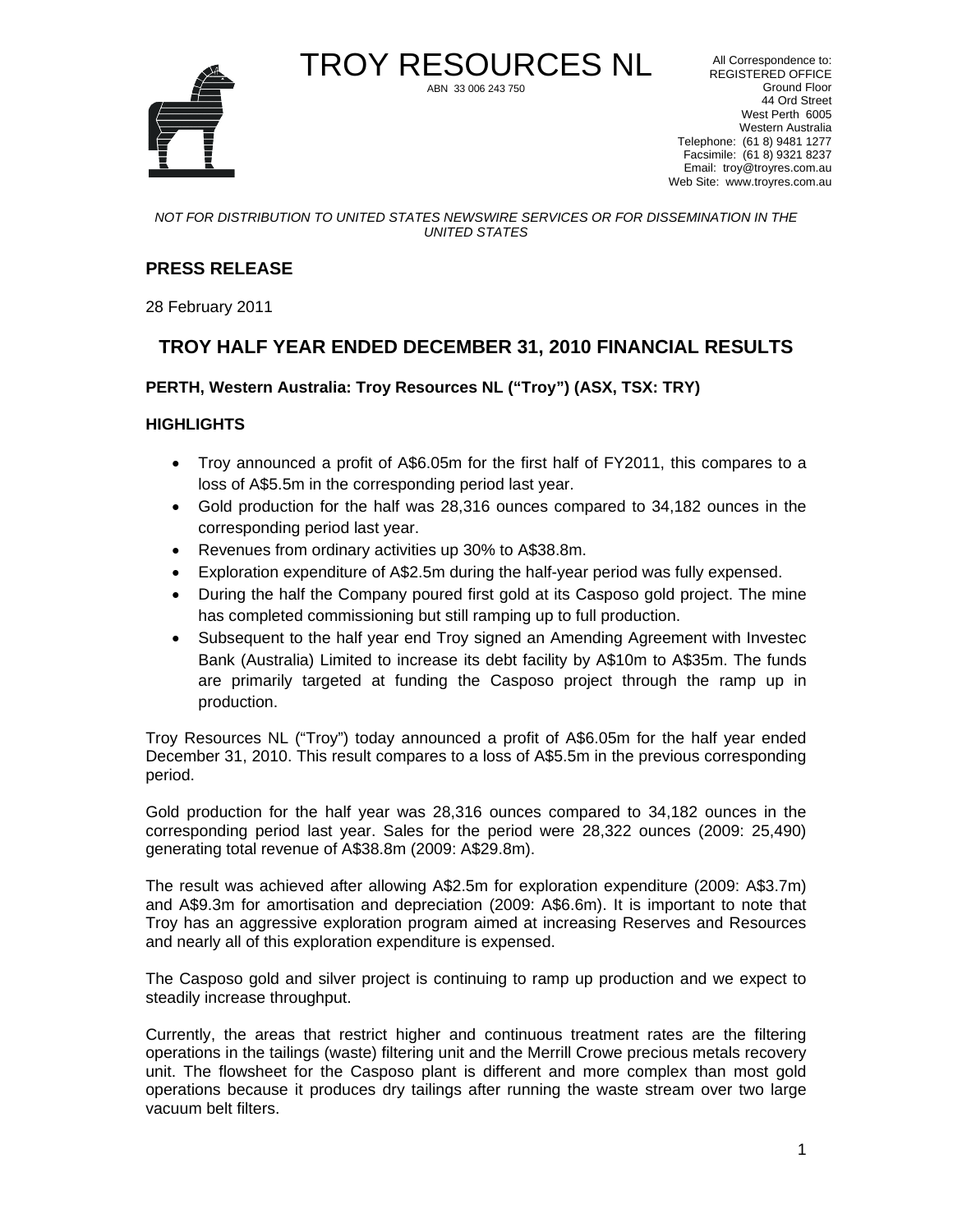The decision to use dry tailings was made in the pre-feasibility trade-off studies completed in 2007, before Troy acquired the project, which concluded dry tailings disposal was the most appropriate for the project due to the high level of seismic activity in the Argentinean Andes. Permitting for the plant was obtained on the basis of using dry tailings.

The Casposo ore bodies have typical levels of clay for this style of low sulphidation epithermal mineralisation. To date we have seen that although the clay content is not particularly high, variability in the types and amount of clay restricts flow rates through the tailing filters. This eventually requires the remainder of the plant to be shut down while the excess stocks are processed.

The type of clays encountered has necessitated a change of flocculent being used and resulted in a more difficult process to achieve the desired clarity in the feed for the Merrill Crowe section.

We have clearly identified plans to remedy these restrictions to enable us to run the facility at budgeted levels. In the short term we will be using higher aperture filter cloth, antiscalant to assist in cleaning the filters and reassigning duties across already installed filtering capacity. We will make a number of modifications to the filters in the Merrill Crowe section to better handle variations in feed rate and liquor quality. Although these changes will not require significant capital expenditure, they will take time to complete and optimise. We are also looking to acquire additional tailings filter capacity. We now expect to reach full production in the June quarter.

Mining at Casposo has continued to focus on the high grade Kamila pit. During initial commissioning we treated lower grade material. Now that commissioning is complete and we are focused on optimising the plant performance, we will start to process higher grade (plus 8g/t Au\_eq) ore.

Commenting on the results Troy CEO Paul Benson said; "Obviously it is pleasing for the Company to return to profitability. The result has been driven by a strong performance at Andorinhas in Brazil, in addition to the profitable sale of the stake in Volta Resources and the initial payment received for the iron ore transaction at Andorinhas.

"Ramp up at Casposo has been slower than planned. We do however have a good understanding of what changes need to be made and have plans in place to move forward with the modifications as quickly as possible and are confident we will be achieving budget throughput rates in the June quarter.

"The Board reconfirms its intention to pay a dividend to shareholders once Casposo reaches budget levels".

#### ENDS

#### **For further information please contact:**

Chief Executive Officer **Media Relations** Troy Resources NL **Purple Communications** T: (61 8) 9481 1277 T: (61 8) 6314 6300

Paul Benson **Annette Ellis / Warrick Hazeldine** E: troy@troyres.com.au E: aellis@purplecom.com.au

Geological information in this Report has been compiled by Troy's Vice President Exploration & Business Development, Peter Doyle, who:

- Is a full time employee of Troy Resources NL
- Has sufficient experience which is relevant to the type of deposit under consideration and to the activity which he is undertaking to qualify as a Competent Person as defined in the 2004 Edition of the *'Australasian Code for Reporting of Exploration Results, Mineral Resources and Ore Reserves'*
- Is a Fellow of the Australasian Institute of Mining and Metallurgy
- Has consented in writing to the inclusion of this data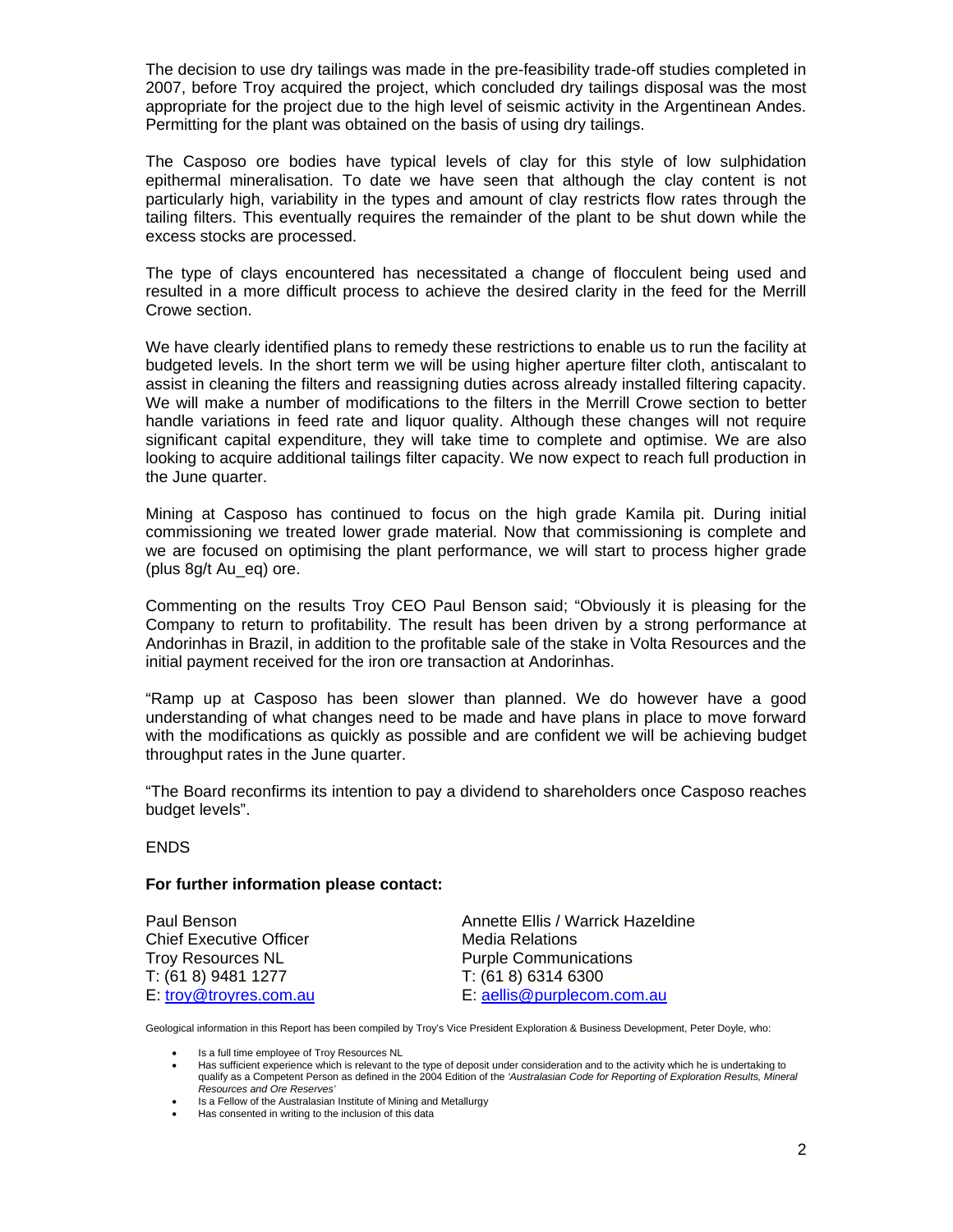Information of a scientific or technical nature in this report was prepared under the supervision of Peter J. Doyle, Vice President Exploration and<br>Business Development of Troy, a "qualified person" under National Instrume *of the Australasian Institute of Mining and Metallurgy. Mr. Doyle has sufficient experience, which is relevant to the style of mineralisation and type*  of deposit under consideration, and to the activity he is undertaking, to qualify as a "competent person" as defined in the 2004 edition of the<br>"Australasian Code for Reporting of Exploration Results, Mineral Resources and the Sandstone project please refer to the technical reports filed which is available under the Company's profile at sedar.com or on the Company's *website.* 

*This report contains forward-looking statements. These forward-looking statements reflect management's current beliefs based on information currently available to management and are based on what management believes to be reasonable assumptions. A number of factors could cause actual results, performance, or achievements to differ materially from the results expressed or implied in the forward looking statements.*  Such factors include, among others, future prices of gold, the actual results of current production, development and/or exploration activities,<br>changes in project parameters as plans continue to be refined, variations in o *obtaining governmental approvals or in the commencement of operations.* 

*For purposes of Clause 3.4(e) in Canadian Instrument 43-101, the Company warrants that Mineral Resources which are not Mineral Reserves do not have demonstrated economic viability.*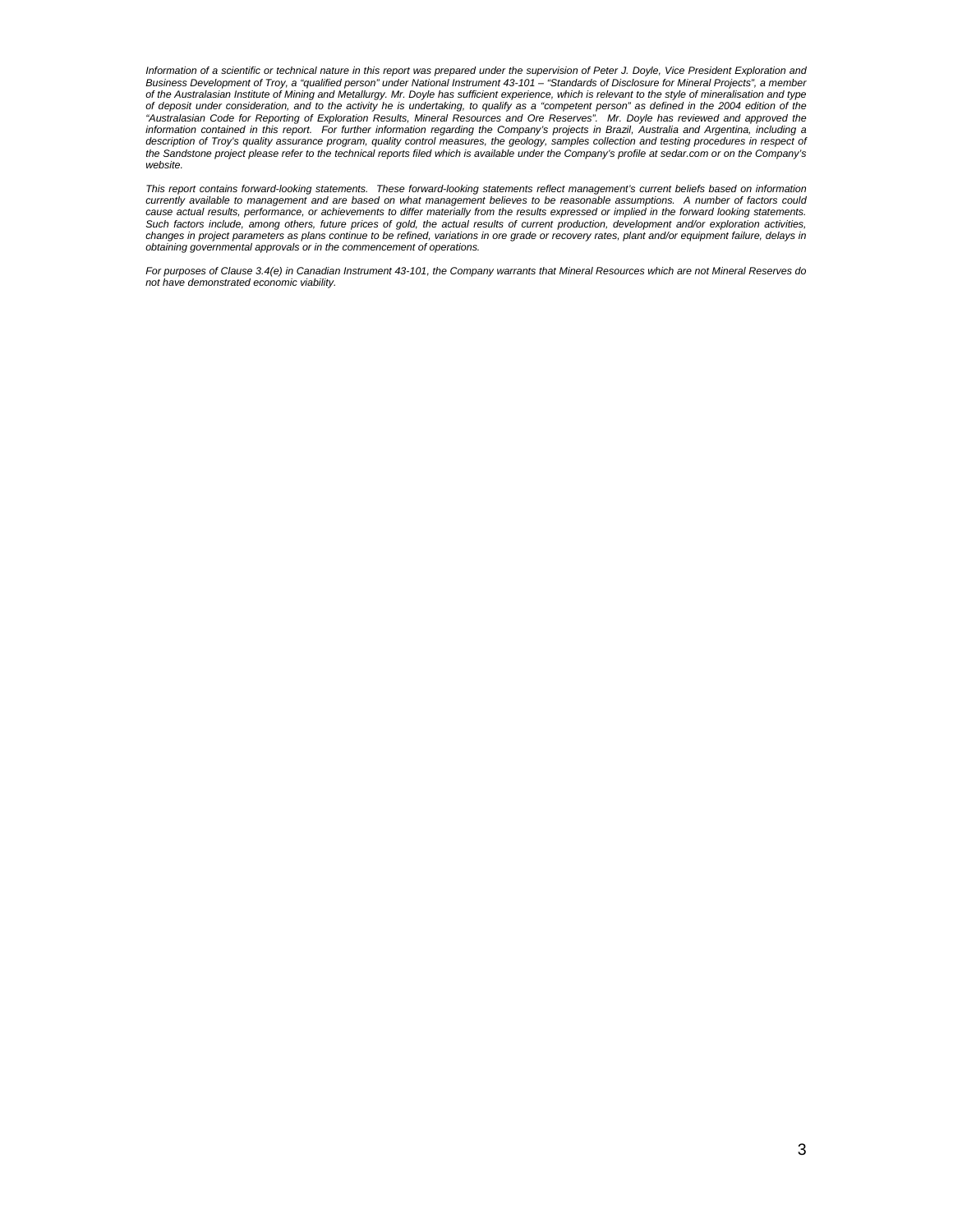## **Half-Yearly Report for the period ended 31 December 2010**

### **TROY RESOURCES NL**

#### **ABN 33 006 243 750 Previous corresponding period**

**31 December 2009** 

#### **For announcement to the market**

*Extracts from this report for announcement to the market (see note 1).* 

|                                                                                                                                                                                           |                     |        |            | \$A'000                        |
|-------------------------------------------------------------------------------------------------------------------------------------------------------------------------------------------|---------------------|--------|------------|--------------------------------|
| Revenues from ordinary activities                                                                                                                                                         | Up                  | $30\%$ | to         | 38,776                         |
| Profit from ordinary activities after tax attributable to<br>members                                                                                                                      | Up                  | N/a.   | to         | 6,045                          |
|                                                                                                                                                                                           |                     |        |            |                                |
| Profit for the period attributable to members                                                                                                                                             | Up                  |        | $N/a$ . to | 6,045                          |
|                                                                                                                                                                                           |                     |        |            |                                |
| <b>Interim Dividends</b>                                                                                                                                                                  | Amount per security |        |            | Franked amount<br>per security |
| <b>Ordinary Securities</b>                                                                                                                                                                | Nil                 |        |            | Nil                            |
| Previous corresponding period                                                                                                                                                             | Nil                 |        |            | Nil                            |
| Record date for determining entitlements to the<br>dividend                                                                                                                               | N/A                 |        |            |                                |
| Brief explanation of any of the figures reported above (see Note 1) and short details of any bonus<br>or cash issue or other item(s) of importance not previously released to the market: |                     |        |            |                                |

**This is a half-yearly report and is to be read in conjunction with the 30 June 2010 Annual Report.**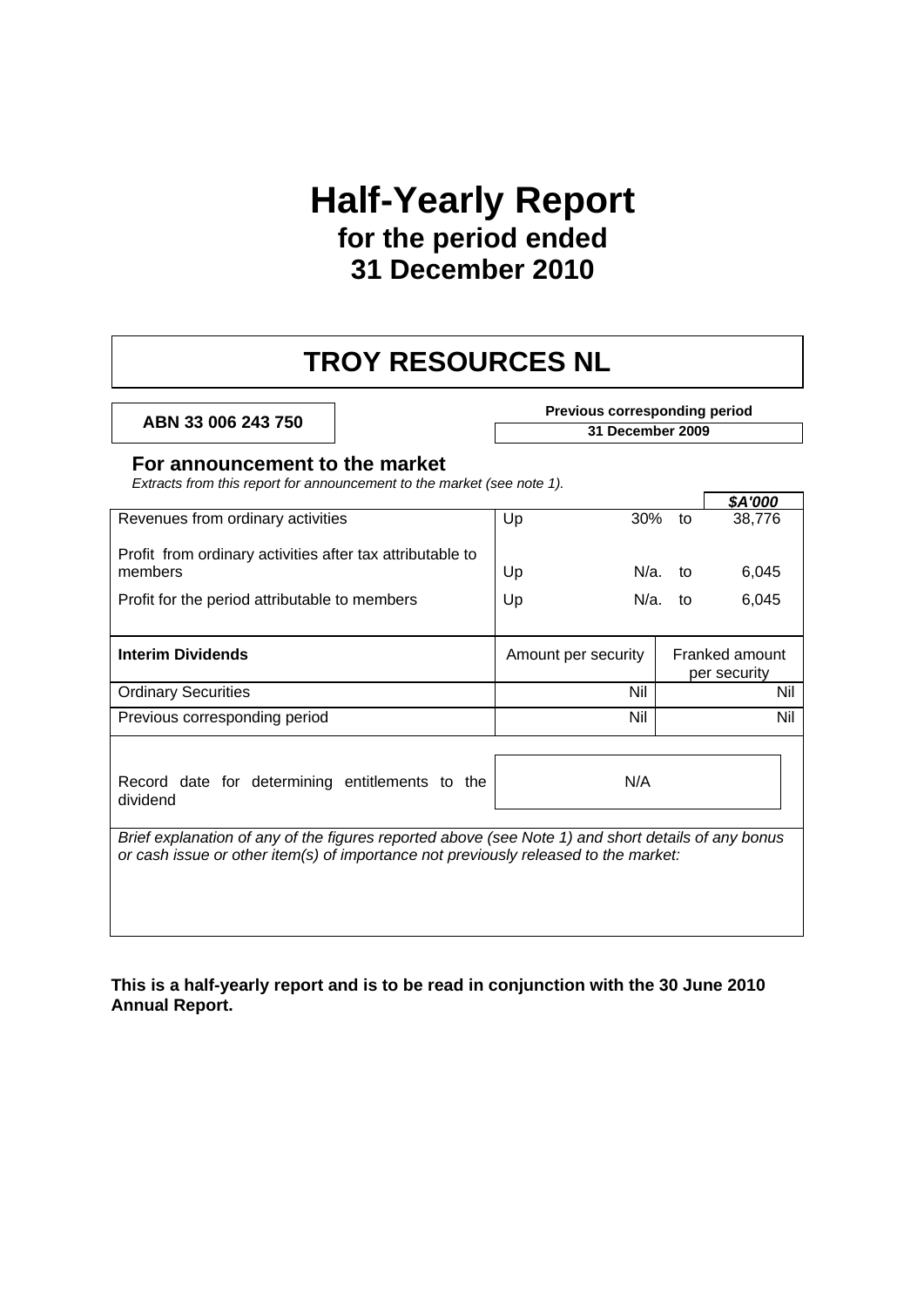

# **TROY RESOURCES NL**

**ABN 33 006 243 750** 

## **CONSOLIDATED FINANCIAL REPORT**

## **FOR THE HALF YEAR ENDED**

## **31 DECEMBER 2010**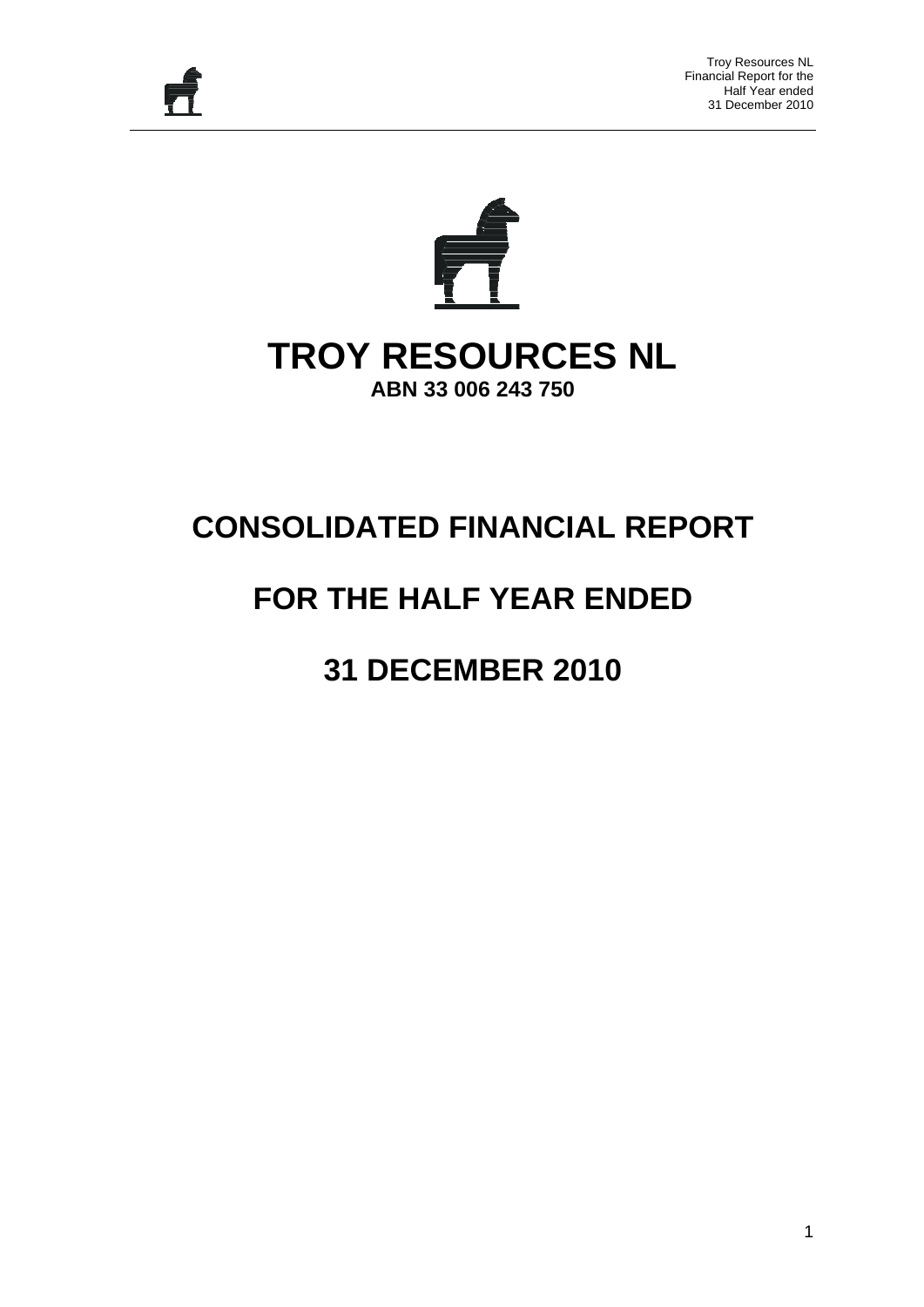

#### **TROY RESOURCES NL DIRECTORS' REPORT**

The Directors of Troy Resources NL submit herewith the financial report for the half-year ended 31 December 2010. In order to comply with the provisions of the Corporations Act 2001, the Directors report as follows:

#### **DIRECTORS**

The names of the Directors of the Company during and since the end of the half-year are:

- Mr D R Dix, Non-Executive Director & Chairman (appointed as Chairman, 25 November 2010)
- Mr P Benson, Chief Executive Officer and Managing Director (reappointed as Managing Director, 13 September 2010)
- Mr K K Nilsson, Executive Director Operations
- Mr G R Chambers, Non-Executive Director
- Mr J A S Dow, Non-Executive Director (Chairman up until 25 November 2010)
- Mr F S Grimwade, Non-Executive Director (elected, 25 November 2010)
- Mr J L C Jones, Non-Executive Director
- Mr C R W Parish, Non-Executive Director

#### **REVIEW OF OPERATIONS**

#### **(a) Production and Sales**

Total gold production for the half-year was 28,316 ounces (2009: 34,182 ounces). This production was made up of 5,321 ounces (2009: 17,055 ounces) from the Sandstone gold operation in Western Australia and 22,995 ounces (2009: 17,127 ounces) from the company's gold operation at Andorinhas in Brazil.

Production ceased at the Sandstone operation during September 2010, and the site has now moved into a care and maintenance phase.

Gold production from the Andorinhas operation in Brazil improved by approximately thirty four percent (34%) compared with the corresponding half year. The increase in gold production was due to both an increase in the underground ore grade and an increase in the mining and processing of underground ore during the half year, as opposed to processing of low grade stockpiles.

The Casposo Gold and Silver project in San Juan Argentina continued in the development and production commissioning phase during the half year including the first pour of gold and silver dore. No commercial production had been forwarded to the refinery as at 31 December 2010.

Gold sales for the period were 28,322 ounces (2009: 25,490 ounces) on a consolidated basis giving total revenue of \$38,776,000 (2009: \$29,803,000).

At the end of the previous corresponding half year to 31 December 2009, 6,399 ounces of gold were retained at the refinery in Brazil and then sold during January 2010.

#### **(b) Results**

The consolidated profit from ordinary activities before tax and minority interests for the December half-year was \$6,477,000 (2009: loss \$5,797,000). The net profit after tax was \$6,037,000 (2009: loss \$5,491,000).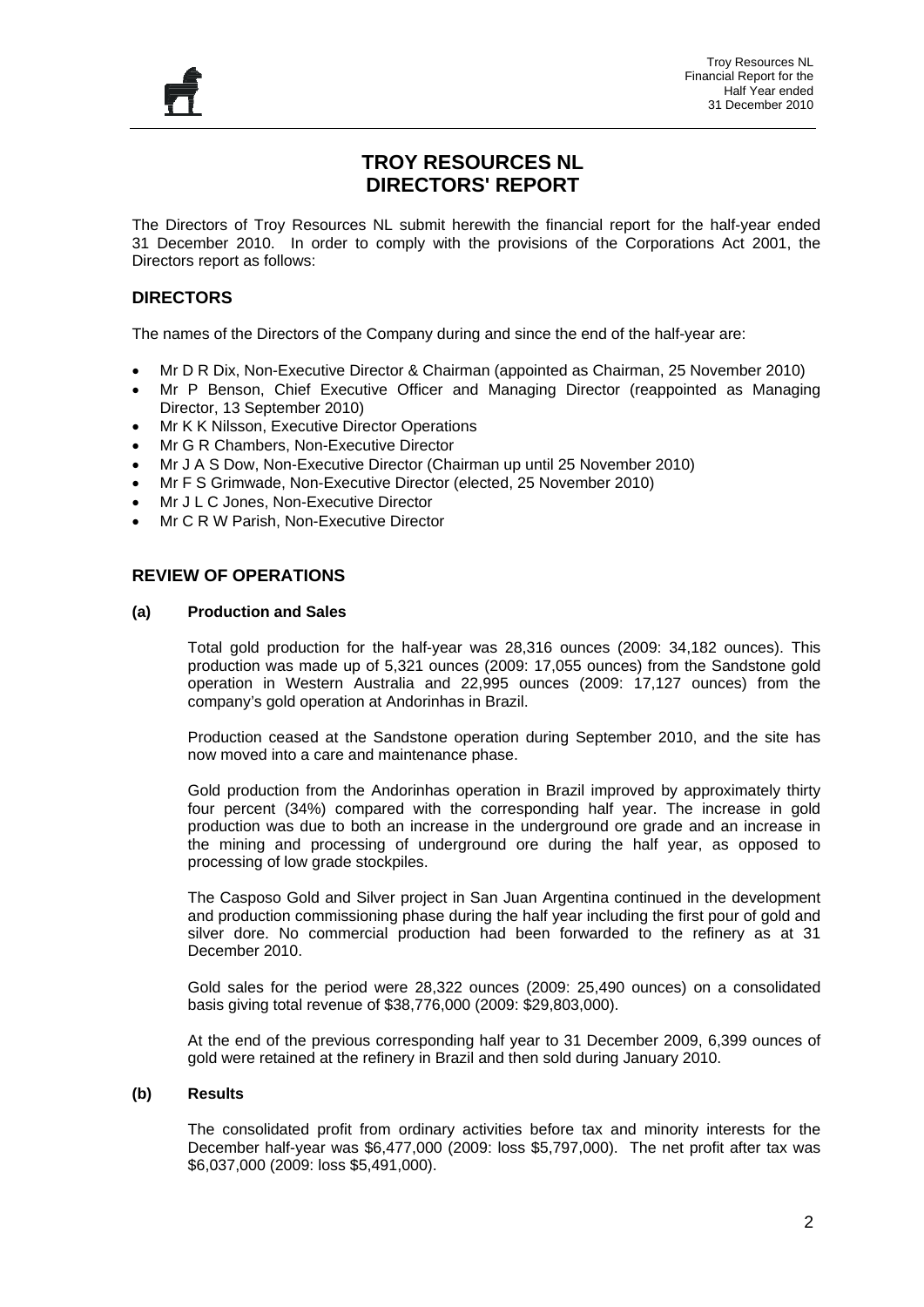#### **DIRECTORS' REPORT Continued**

Gold sales totalled \$38,776,000, up 30% from \$29,803,000 reported in the corresponding half year.

The profit (2009: loss) reported included:

- i. \$4,207,000 (pre-tax) profit from the sale of the company's equity stake in Volta Resources Inc. (2009: \$3,092,000 from sale of Alchemy Resources Limited shares);
- ii. \$1,018,000 (pre-tax) income, from an initial license payment as part of Troy's iron ore royalty agreement in Brazil (2009: \$Nil);
- iii. expensing exploration expenditure of \$2,512,000 (2009: \$3,704,000); and
- iv. amortisation and depreciation of \$9,249,000 (2009: \$5,715,000).

Earnings per share on a fully diluted basis were 6.85 cents profit, compared with (6.93) cents loss in 2009.

As at 31 December 2010, total shareholders' equity was \$108,014,000 representing a decrease in comparison with \$129,186,000 as at 30 June 2010. This was principally driven by foreign exchange revaluation of Troy's South American assets.

During the half year to 31 December 2010 the Australian dollar strengthened against the Brazilian Real by 10.6% and the Argentinean Peso by 19.9% along with 19.6% against the US dollar. This impacted the carrying value of the Troy's South American Mineral Resources and Plant and Equipment translated from Brazilian Reals and Argentinean Pesos.

At Casposo where the project is still commissioning; mining, processing and on costs for the month of December have been capitalised in inventories totalling \$3,241,000 as at 31 December 2010.

#### **(c) Investec Debt Facilities**

At December 31 Troy had a debt facility with Investec Bank (Australia) Limited, totalling A\$25.0m. The facility has a three-year term and the first 25% is repayable by 30 September 2011. As part of the facility the Troy group is required to maintain a minimum available cash balance of A\$5.0m.

As at 31 December 2010 Troy has fully drawn down all A\$25.0m of this facility.

During January 2011 Investec signed an Amending Agreement to the debt facility increasing the facility by A\$10.0m to A\$35.0m in total with the same key terms. As at 31 January 2011 these additional funds were available for draw.

#### **(d) Dividends**

No interim dividend has been declared, nor any final dividend for the 2009/10 financial year declared or paid.

#### **(e) Exploration**

During the half-year \$2,512,000 (2009: \$3,704,000) was spent on exploration all of which was expensed. During the half year to date \$250,000 was related to Troy's Sandstone tenements in Australian which is stated net of the Western Areas Nickel Joint Venture Share, \$562,000 related to Brazil and \$1,700,000 to Argentina.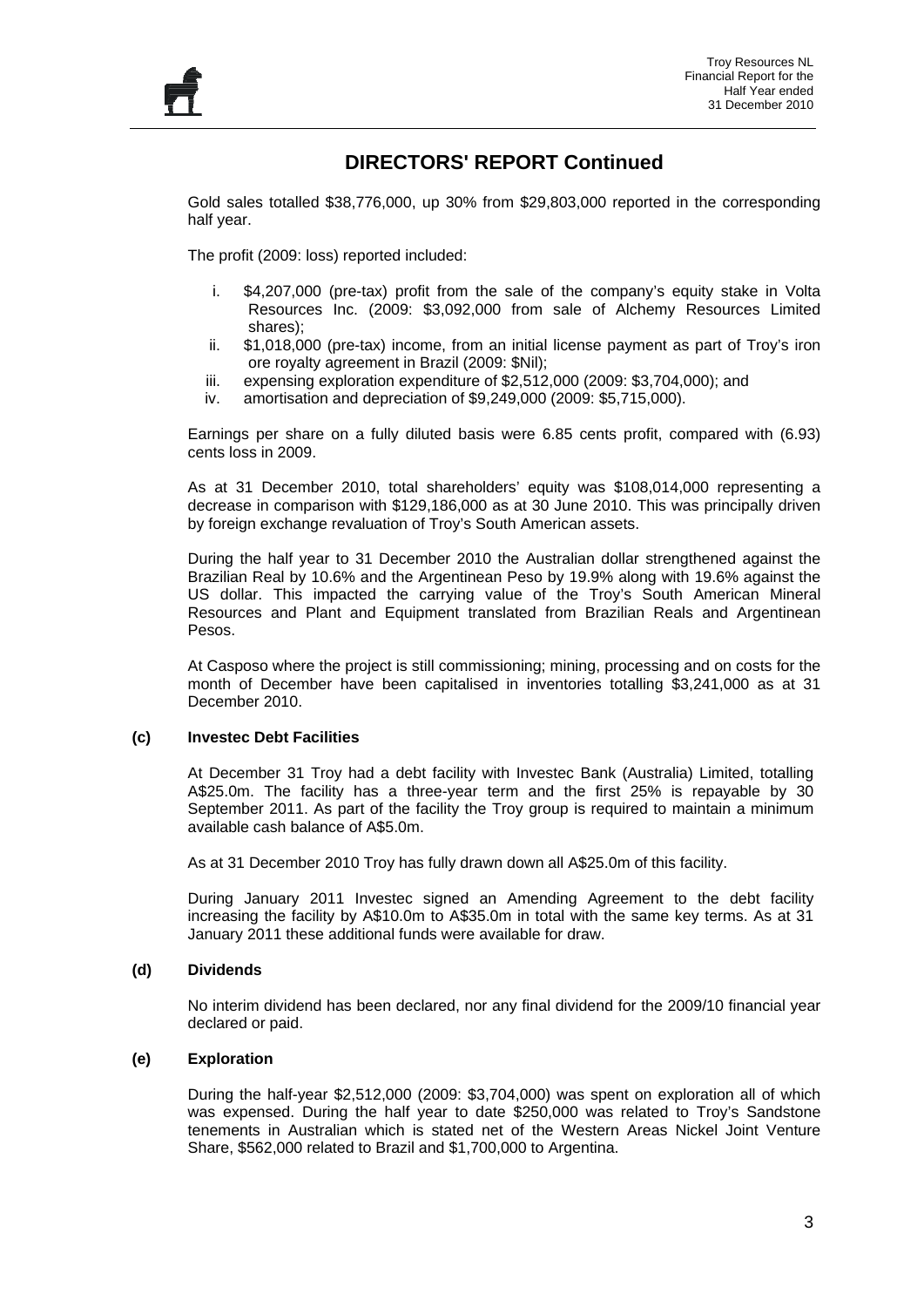

#### **TORS' RE EPORT Co ontinued**

#### **(f) Subsequent Events**

For details of significant events subsequent to balance date please refer to Note 10 on page 18 of this Half-Year Financial Report.

#### **(g) Additional Information**

Additional information on the Company's activities during the half year is available on its web site at www.try.com.au. Information available includes the detailed quarterly activities report for the September and December 2010 periods, the 2010 Annual Report, Corporate Governance policies and other Company information and publications. **DIRECT**<br>
uent Events<br>
ils of significant events su<br>
s Half-Year Financial Rep<br>
nal Information<br>
al information on the Co<br>
at <u>www.try.com.au</u>. Info<br>
r the September and De<br>
nonce policies and other Co<br>
CE DECLARATION BY<br>

#### INDEPENDENCE DECLARATION BY AUDITOR

The auditor's independence declaration is included on page 5 of the Half-Year Financial Report.

#### **ROUNDING OFF OF AMOUNTS**

The Entity is an entity of the kind referred to in ASIC Class Order 98/0100, dated 10 July 1998, and in accordance with that Class Order amounts in the Directors' Report, and the Half Year Financial Report have been rounded off to the nearest thousand dollars, unless otherwise indicated.

Signed in accordance with a resolution of directors made pursuant to s.306 (3) of the Corporations Act 2 001.

**Mr D avid R Dix**  Chairman of Directors 28 Fe ebruary 2011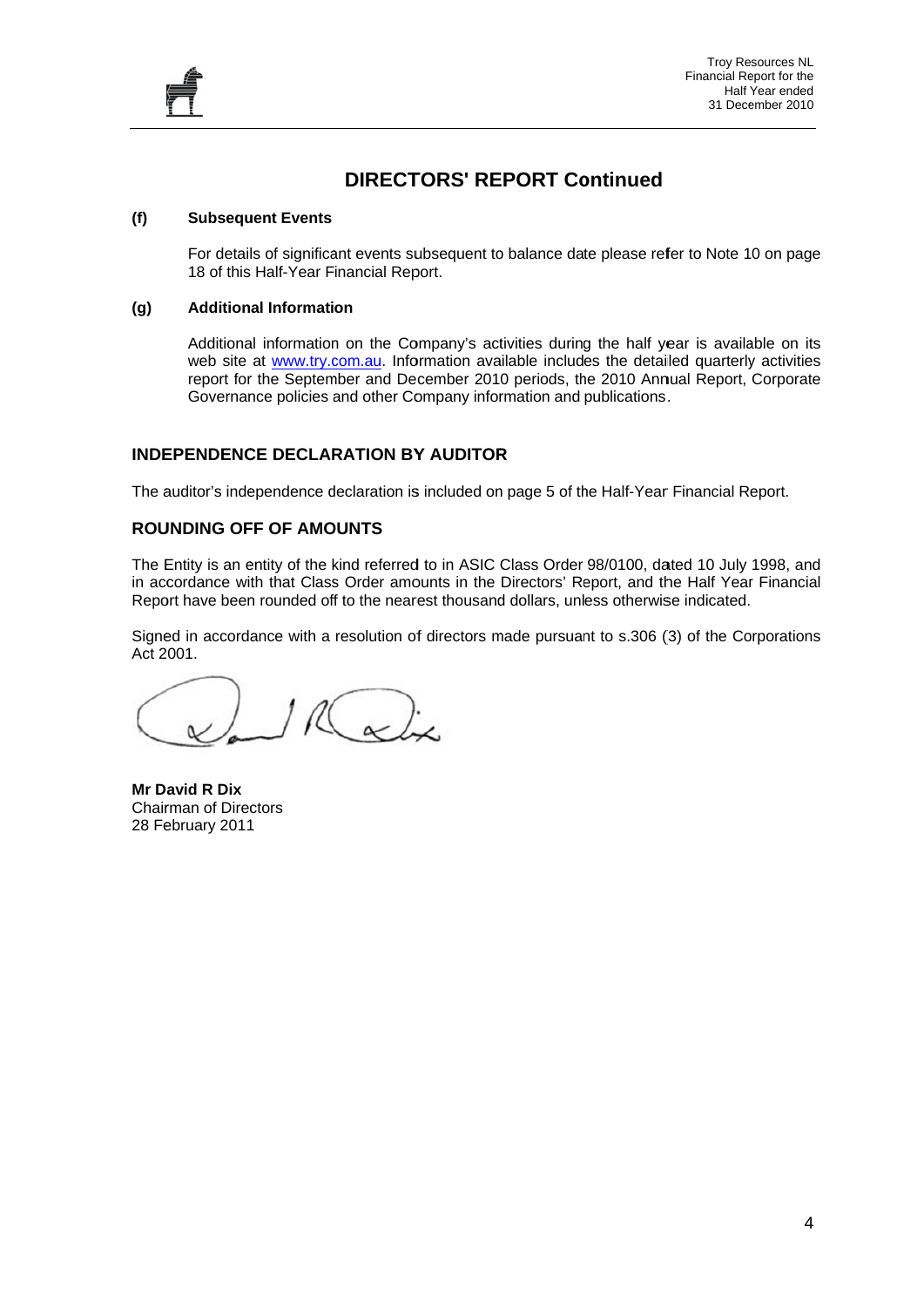# **Deloitte.**

Deloitte Touche Tohmatsu A.B.N. 74 490 121 060

Woodside Plaza Level 14 240 St Georges Terrace Perth WA 6000

GPO Box A46 Perth WA 6837 Australia

DX 206 Tel: +61 (0) 2 9365 7000 Fax: +61 (0) 2 9365 7001 www.deloitte.com.au

The Board of Directors Troy Resources NL Ground Floor 44 Ord Street West Perth WA 6005

28 February 2011

Dear Board Members

#### **Auditors Independence Declaration to Troy Resources NL**

In accordance with section 307C of the Corporations Act 2001, I am pleased to provide the following declaration of independence to the directors of Troy Resources NL.

As lead audit partner for the review of the financial statements of Troy Resources NL for the half-year ended 31 December 2010, I declare that to the best of my knowledge and belief, there have been no contraventions of:

- (i) the auditor independence requirements of the Corporations Act 2001 in relation to the review; and
- (ii) any applicable code of professional conduct in relation to the review.

Yours sincerely

Deloitte Touche Tchmatsy **DELOITTE TOUCHE TOHMATSU** 

Tree

**Ross Jerrard**  Partner Chartered Accountants

Liability limited by a scheme approved under Professional Standards Legislation.

Member of Deloitte Touche Tohmatsu Limited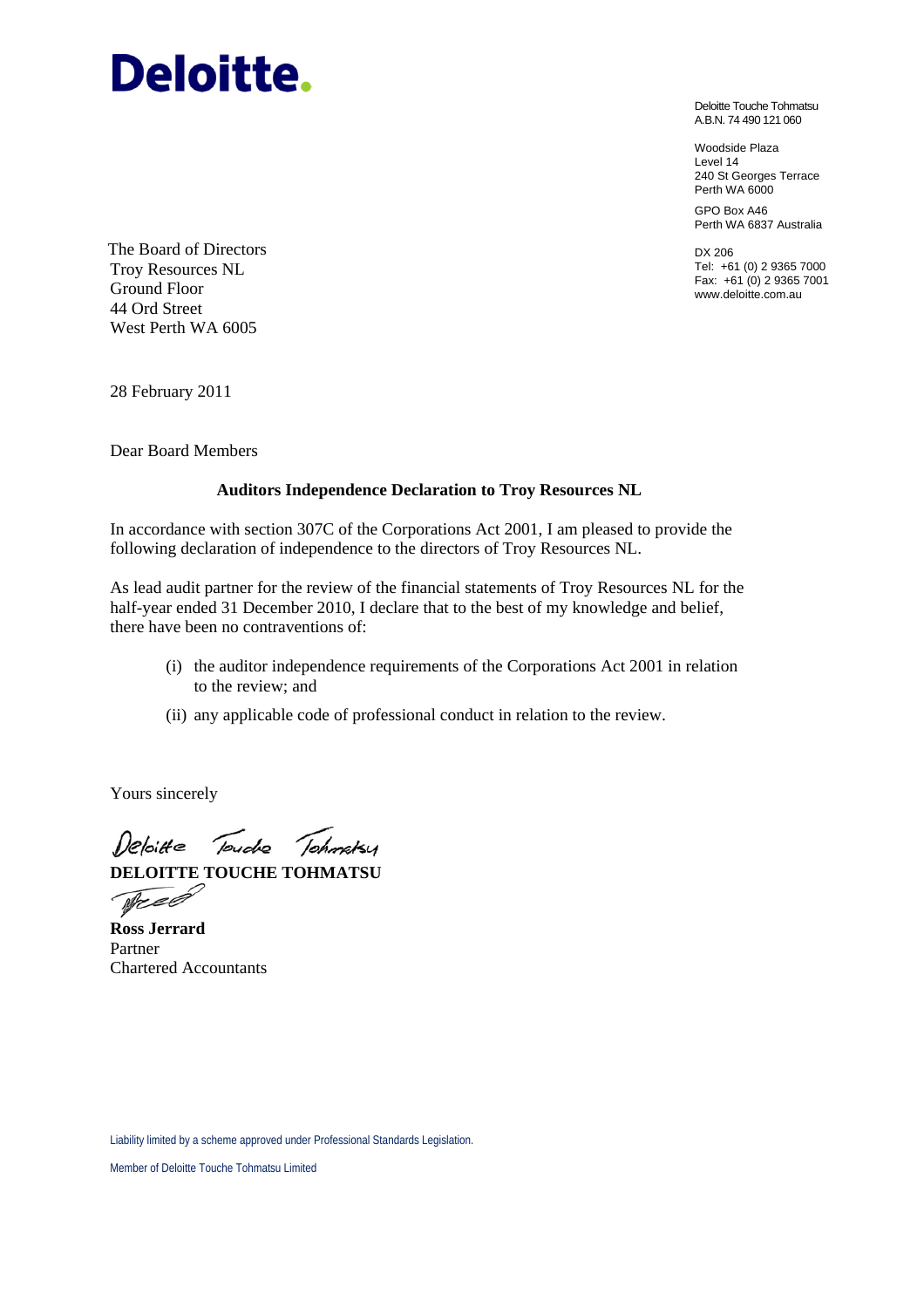

#### **Condensed Consolidated Income Statement for the Half Year ended 31 December 2010**

|                                                                                                                                |                       |                                                                | <b>Consolidated</b>                                     |
|--------------------------------------------------------------------------------------------------------------------------------|-----------------------|----------------------------------------------------------------|---------------------------------------------------------|
|                                                                                                                                | <b>Notes</b>          | <b>Half Year</b><br><b>Ended</b><br>31 Dec<br>2010<br>(\$'000) | <b>Half Year</b><br>Ended<br>31 Dec<br>2009<br>(\$'000) |
| Revenue (gold sales)                                                                                                           | 3                     | 38,776                                                         | 29,803                                                  |
| Cost of sales                                                                                                                  |                       | (28, 867)                                                      | (29, 613)                                               |
| <b>Gross Profit</b>                                                                                                            |                       | 9,909                                                          | 190                                                     |
| Other Income                                                                                                                   | 3                     | 5,554                                                          | 3,774                                                   |
| <b>Exploration expenses</b><br>Administration expenses<br>Corporate expenses<br>Care and maintenance expenses<br>Finance costs | 4<br>4<br>4<br>4<br>4 | (2, 512)<br>(4, 442)<br>(394)<br>(372)<br>(1, 266)             | (3,704)<br>(5, 722)<br>(328)<br>(7)                     |
| Profit / (Loss) before tax                                                                                                     |                       | 6,477                                                          | (5,797)                                                 |
| Income tax / (expense) benefit                                                                                                 |                       | (440)                                                          | 306                                                     |
| Profit / (Loss) for the period                                                                                                 |                       | 6,037                                                          | (5, 491)                                                |
| Profit attributable to:<br>Owners of the parent<br>Non-controlling interests                                                   |                       | 6,045<br>(8)                                                   | (5,488)<br>(3)                                          |
|                                                                                                                                |                       | 6,037                                                          | (5, 491)                                                |
| Earnings / (Loss) Per Share                                                                                                    |                       |                                                                |                                                         |
| Basic (cents per share)<br>Diluted (cents per share)                                                                           |                       | 6.92<br>6.85                                                   | (6.93)<br>(6.93)                                        |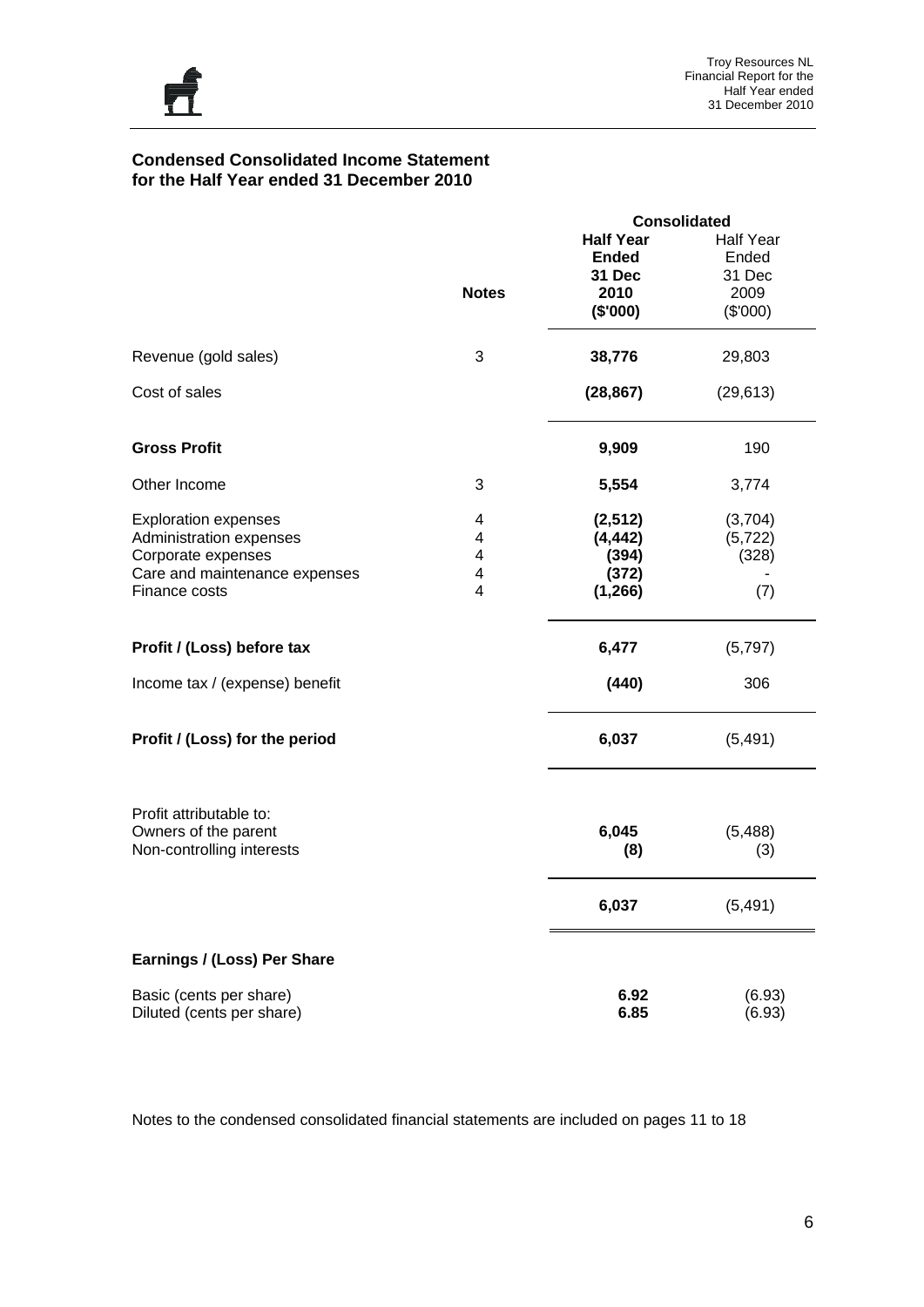

#### **Condensed Consolidated Statement of Comprehensive Income for the Half Year ended 31 December 2010**

|                                                                                                 | <b>Consolidated</b>                                |                                             |  |  |
|-------------------------------------------------------------------------------------------------|----------------------------------------------------|---------------------------------------------|--|--|
|                                                                                                 | <b>Half Year</b><br><b>Ended</b><br>31 Dec<br>2010 | <b>Half Year</b><br>Ended<br>31 Dec<br>2009 |  |  |
|                                                                                                 | (\$'000)                                           | (\$'000)                                    |  |  |
| Profit / (Loss) for the period                                                                  | 6,037                                              | (5, 491)                                    |  |  |
| Other comprehensive income                                                                      |                                                    |                                             |  |  |
| Changes in value of available for sale assets<br>Exchange differences on translation of         | (2, 445)                                           | 1,568                                       |  |  |
| foreign operations<br>Income tax relating to components                                         | (25,008)                                           | (8,651)                                     |  |  |
| of other comprehensive income                                                                   | 17                                                 | (17)                                        |  |  |
| Other comprehensive income for the period<br>(net of tax)                                       | (27, 436)                                          | (7, 100)                                    |  |  |
| Total comprehensive income for the period                                                       | (21, 399)                                          | (12, 591)                                   |  |  |
| Total comprehensive income attributable to:<br>Owners of the parent<br>Non-controlling interest | (21, 387)<br>(12)                                  | (12, 588)<br>(3)                            |  |  |
|                                                                                                 | (21, 399)                                          | (12, 591)                                   |  |  |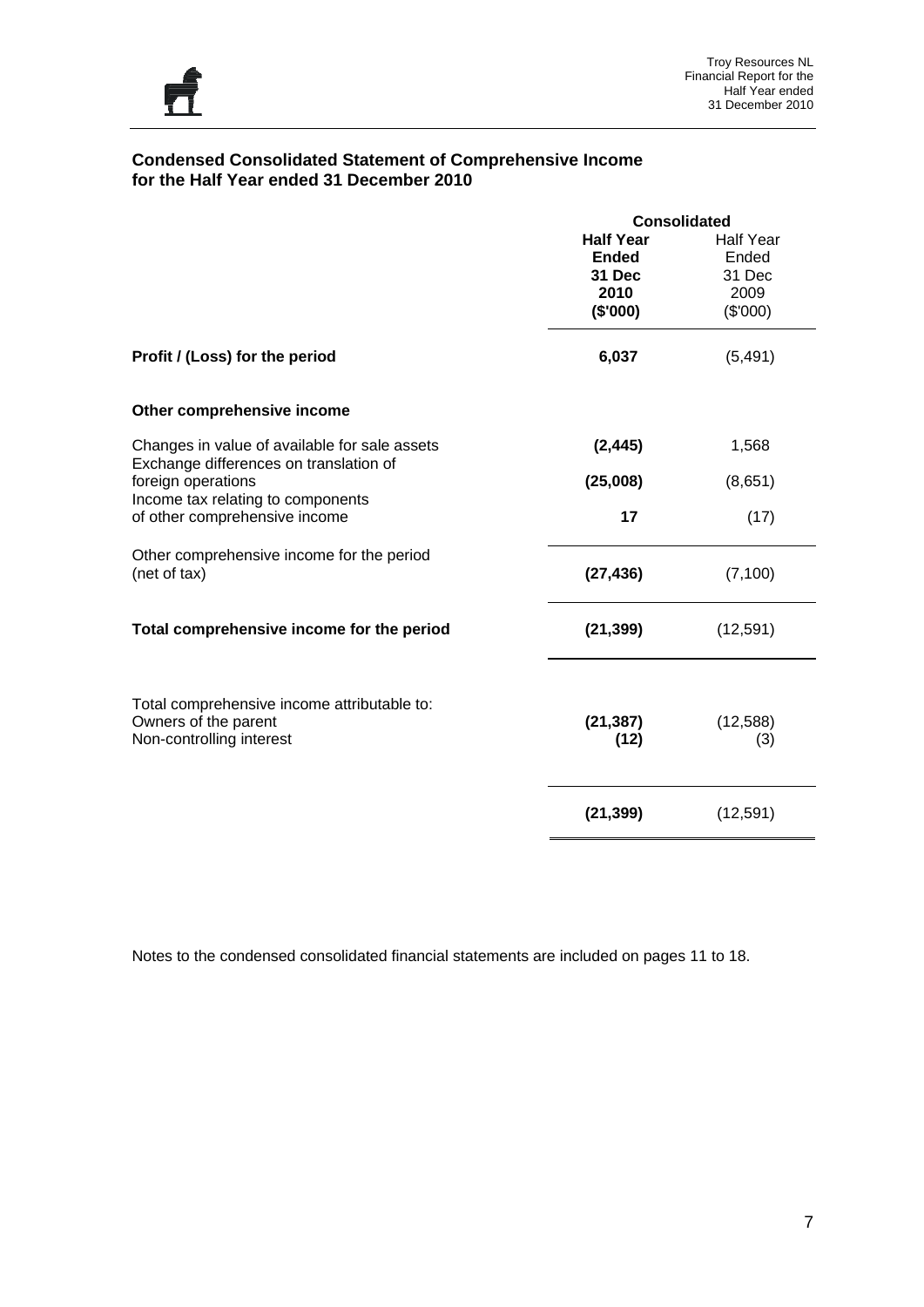

#### **Condensed Consolidated Statement of Financial Position as at 31 December 2010**

|                                         |                |           | <b>Consolidated</b> |
|-----------------------------------------|----------------|-----------|---------------------|
|                                         |                | 31 Dec    | 30 June             |
|                                         | <b>Note</b>    | 2010      | 2010                |
|                                         |                |           |                     |
|                                         |                | (\$'000)  | (\$'000)            |
| <b>CURRENT ASSETS</b>                   |                |           |                     |
| Cash and cash equivalents               | 8(a)           | 16,015    | 16,432              |
| Trade and other receivables             |                | 6,167     | 8,681               |
| Inventories                             |                | 12,826    | 10,692              |
| Current tax receivable                  |                | 165       | 42                  |
|                                         |                |           |                     |
| <b>TOTAL CURRENT ASSETS</b>             |                | 35,173    | 35,847              |
| <b>NON-CURRENT ASSETS</b>               |                |           |                     |
|                                         |                |           | 51,797              |
| Property, plant and equipment           |                | 58,179    |                     |
| Mineral resources - production projects |                | 20,322    | 25,446              |
| Mineral resources - development project |                | 27,497    | 29,251              |
| Other financial assets                  |                |           | 2,741               |
| Receivables                             |                | 8,827     | 5,397               |
|                                         |                |           |                     |
| Deferred tax assets                     |                | 140       | 280                 |
| <b>TOTAL NON-CURRENT ASSETS</b>         |                | 114,965   | 114,912             |
| <b>TOTAL ASSETS</b>                     |                | 150,138   | 150,759             |
|                                         |                |           |                     |
| <b>CURRENT LIABILITIES</b>              |                |           |                     |
| Trade and other payables                |                | 5,796     | 7,165               |
| Current tax payables                    |                | 608       | 549                 |
|                                         |                |           |                     |
| Deferred consideration on acquisition   |                | 1,968     | 2,334               |
| Provisions                              |                | 2,972     | 4,000               |
| <b>Borrowings</b>                       | $\overline{7}$ | 6,799     |                     |
| <b>TOTAL CURRENT LIABILITIES</b>        |                | 18,143    | 14,048              |
| <b>NON-CURRENT LIABILITIES</b>          |                |           |                     |
|                                         |                |           |                     |
| Deferred tax liabilities                |                | 5,084     | 5,539               |
| <b>Provisions</b>                       |                | 1,985     | 678                 |
| <b>Borrowings</b>                       | 7              | 16,912    | 1,308               |
| <b>TOTAL NON-CURRENT LIABILITIES</b>    |                | 23,981    | 7,525               |
| <b>TOTAL LIABILITIES</b>                |                | 42,124    | 21,573              |
|                                         |                |           |                     |
| <b>NET ASSETS</b>                       |                | 108,014   | 129,186             |
| <b>EQUITY</b>                           |                |           |                     |
| <b>Issued capital</b>                   |                | 96,033    | 96,022              |
| Reserves                                |                | (24, 809) | 2,407               |
|                                         |                |           |                     |
| Retained earnings                       |                | 37,020    | 30,975              |
| Parent interest                         |                | 108,244   | 129,404             |
| Non Controlling interest                |                | (230)     | (218)               |
|                                         |                |           |                     |
| <b>TOTAL EQUITY</b>                     |                | 108,014   | 129,186             |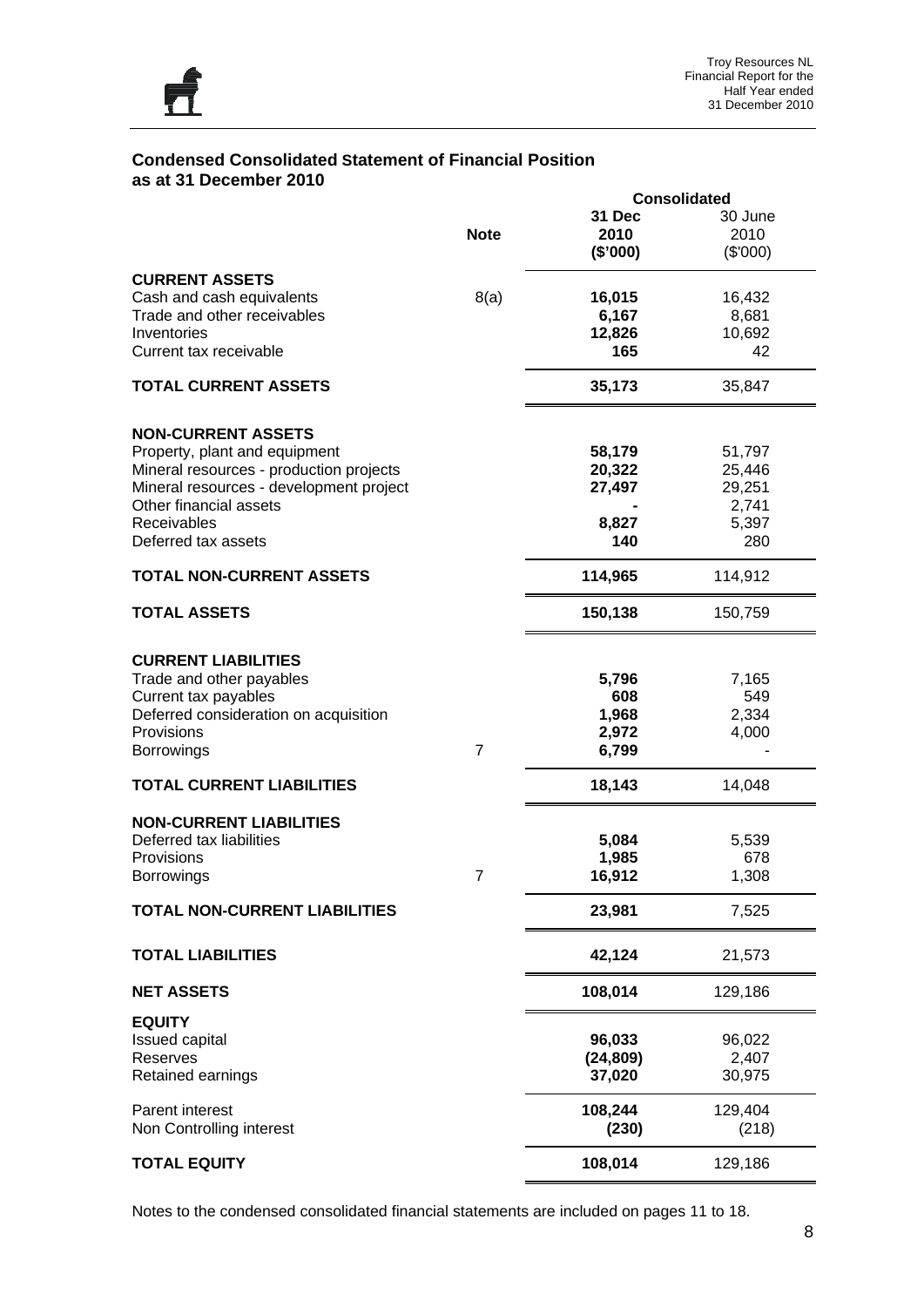#### **Condensed Consolidated Statement of Changes in Equity for the Half Year ended 31 December 2010**

|                                                                | Share<br>Capital | Available for<br>Sale<br>Reserve | Option<br>Premium<br>Reserve | Foreign<br>Currency<br>Translation<br>Reserve | Retained<br>Earnings | Attributable to<br><b>Equity Holder</b><br>of Parent | Non-<br>controlling<br>interest | <b>TOTAL</b> |
|----------------------------------------------------------------|------------------|----------------------------------|------------------------------|-----------------------------------------------|----------------------|------------------------------------------------------|---------------------------------|--------------|
|                                                                | (\$,000)         | (\$,000)                         | (\$,000)                     | (\$,000)                                      | (\$,000)             | (\$,000)                                             | (\$,000)                        | (\$,000)     |
| Balance at 1 July 2010                                         | 96,022           | 2,428                            | 3,718                        | (3,739)                                       | 30,975               | 129,404                                              | (218)                           | 129,186      |
| Profit / (Loss) for the period                                 |                  |                                  |                              |                                               | 6,045                | 6,045                                                | (8)                             | 6,037        |
| Changes in fair value of available-for-sale assets, net of tax |                  | (2, 428)                         |                              |                                               |                      | (2, 428)                                             |                                 | (2, 428)     |
| Exchange differences on translation of Foreign Operations      |                  |                                  | $\blacksquare$               | (25,004)                                      |                      | (25,004)                                             | (4)                             | (25,008)     |
| Total comprehensive income for the half year                   | $\blacksquare$   | (2, 428)                         | $\blacksquare$               | (25,004)                                      | 6,045                | (21, 387)                                            | (12)                            | (21, 399)    |
| Issue of Fully paid shares                                     |                  |                                  |                              |                                               |                      |                                                      |                                 |              |
| Partly paid shares converted to ordinary fully paid shares     |                  |                                  |                              |                                               |                      |                                                      |                                 |              |
| Issue of fully paid shares on conversion of options            | 11               |                                  | (2)                          |                                               |                      | 9                                                    |                                 | 9            |
| Share issue cost                                               |                  |                                  |                              |                                               |                      |                                                      |                                 |              |
| Share-based payments                                           |                  |                                  | 218                          |                                               |                      | 218                                                  |                                 | 218          |
| Dividends payable / paid                                       |                  |                                  |                              |                                               |                      |                                                      |                                 |              |
| Balance at 31 December 2010                                    | 96,033           | $\overline{\phantom{a}}$         | 3,934                        | (28, 743)                                     | 37,020               | 108,244                                              | (230)                           | 108,014      |
| Balance at 1 July 2009                                         | 70,001           | 791                              | 2,361                        | 1,182                                         | 40,705               | 115,040                                              | (161)                           | 114,879      |
| Profit / (Loss) for the period                                 |                  |                                  |                              |                                               | (5,488)              | (5,488)                                              | (3)                             | (5, 491)     |
| Changes in fair value of available-for-sale assets, net of tax |                  | 1,551                            |                              |                                               |                      | 1,551                                                |                                 | 1,551        |
| Exchange differences on translation of Foreign Operations      |                  |                                  |                              | (8,651)                                       |                      | (8,651)                                              | $\overline{2}$                  | (8,649)      |
| Total comprehensive income for the half year                   |                  | 1,551                            | $\blacksquare$               | (8,651)                                       | (5, 488)             | (12, 588)                                            | (1)                             | (12, 589)    |
| Issue of Fully paid shares                                     | 25,499           |                                  |                              |                                               |                      | 25,499                                               |                                 | 25,499       |
| Partly paid shares converted to ordinary fully paid shares     | 1,943            |                                  |                              |                                               |                      | 1,943                                                | $\overline{\phantom{a}}$        | 1,943        |
| Issue of fully paid shares on conversion of options            | 14               |                                  | (2)                          |                                               |                      | 12                                                   |                                 | 12           |
| Share issue cost                                               | (1, 467)         |                                  |                              |                                               |                      | (1, 467)                                             |                                 | (1, 467)     |
| Share-based payments                                           |                  |                                  | 290                          |                                               |                      | 290                                                  |                                 | 290          |
| Dividends payable / paid                                       |                  |                                  |                              |                                               | (2,996)              | (2,996)                                              |                                 | (2,996)      |
| Balance at 31 December 2009                                    | 95,990           | 2,342                            | 2,649                        | (7, 469)                                      | 32,221               | 125,733                                              | (162)                           | 125,571      |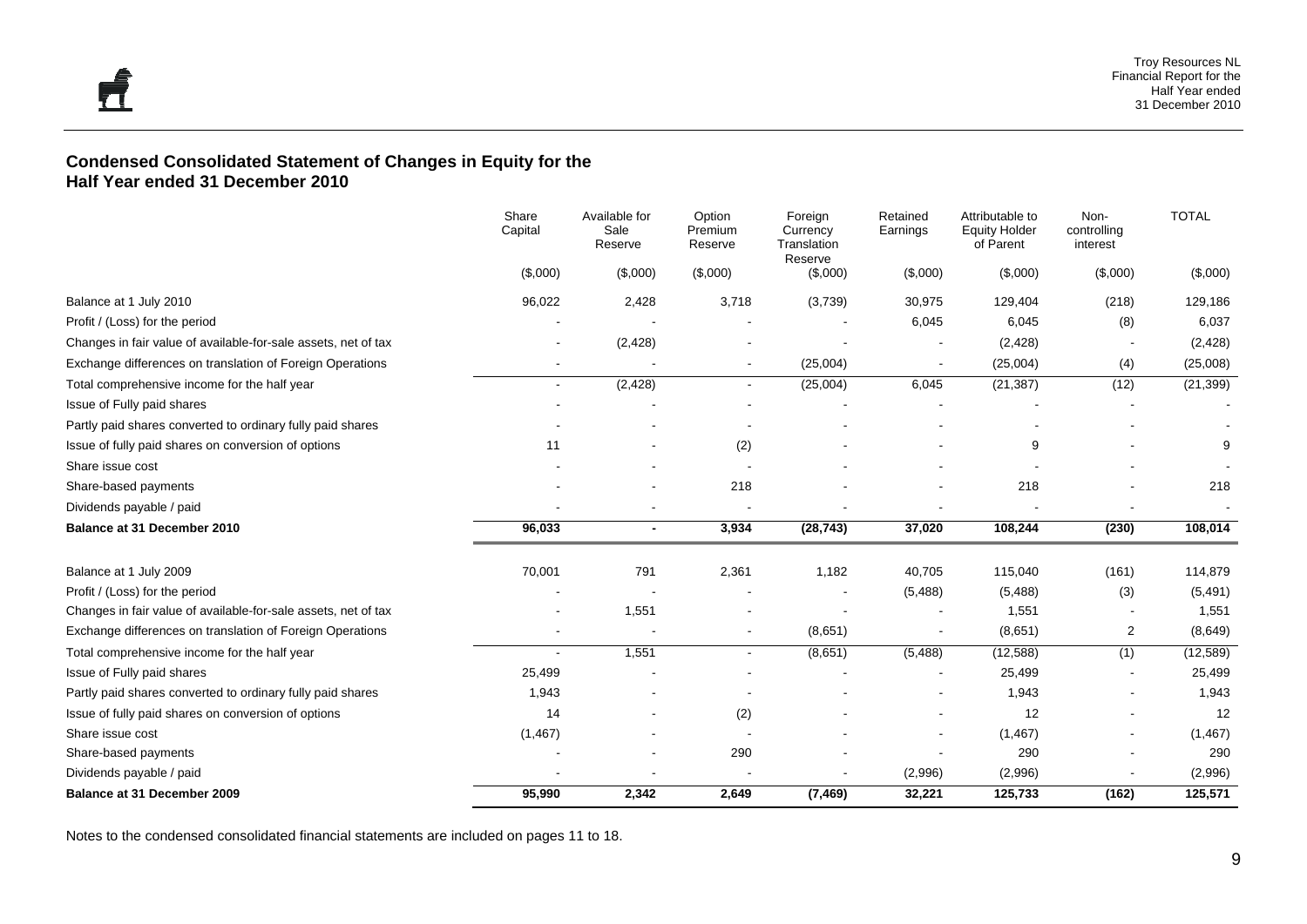

#### **Condensed Consolidated Statement of Cash Flows for the Half Year ended 31 December 2010**

| <b>Note</b><br><b>CASHFLOWS FROM OPERATING ACTIVITIES</b><br>Receipts from customers                    | <b>Half Year</b><br><b>Ended</b><br>31 Dec<br>2010<br>(\$'000)<br>40,527<br>(35, 800) | <b>Half Year</b><br>Ended<br>31 Dec<br>2009<br>(\$'000) |
|---------------------------------------------------------------------------------------------------------|---------------------------------------------------------------------------------------|---------------------------------------------------------|
|                                                                                                         |                                                                                       |                                                         |
|                                                                                                         |                                                                                       |                                                         |
|                                                                                                         |                                                                                       |                                                         |
|                                                                                                         |                                                                                       |                                                         |
|                                                                                                         |                                                                                       |                                                         |
|                                                                                                         |                                                                                       |                                                         |
|                                                                                                         |                                                                                       | 30,837                                                  |
|                                                                                                         |                                                                                       | (36, 381)                                               |
| Payments to suppliers and employees<br>Receipts from other income                                       | 1,065                                                                                 |                                                         |
| Income taxes paid                                                                                       | (315)                                                                                 | (920)                                                   |
| Interest paid                                                                                           |                                                                                       | (7)                                                     |
| <b>NET CASH PROVIDED BY / (USED IN)</b>                                                                 |                                                                                       |                                                         |
| <b>OPERATING ACTIVITIES</b>                                                                             | 5,477                                                                                 | (6, 471)                                                |
| <b>CASHFLOWS FROM INVESTING ACTIVITIES</b>                                                              |                                                                                       |                                                         |
| Payments for property, plant and equipment                                                              | (26, 617)                                                                             | (17, 206)                                               |
| Payments for power line commitment<br>9                                                                 | (5, 129)                                                                              | (1,709)                                                 |
| Gold bullion on hand                                                                                    |                                                                                       | (4, 341)                                                |
| Proceeds from sale of property, plant and equipment                                                     | 390                                                                                   | 14                                                      |
| Proceeds from sale of investment securities                                                             | 4,503                                                                                 | 3,299                                                   |
| Interest received                                                                                       | 282                                                                                   | 459                                                     |
| <b>NET CASH (USED IN)</b>                                                                               |                                                                                       |                                                         |
| <b>INVESTING ACTIVITIES</b>                                                                             | (26, 571)                                                                             | (19, 484)                                               |
|                                                                                                         |                                                                                       |                                                         |
| <b>CASHFLOWS FROM FINANCING ACTIVITIES</b>                                                              |                                                                                       |                                                         |
| Proceeds from issues of shares                                                                          | 9                                                                                     | 27,472                                                  |
| Share issue costs                                                                                       |                                                                                       | (1, 427)                                                |
| Dividends paid: - parent shareholders                                                                   | (1)                                                                                   | (2,967)                                                 |
| Borrowings - Investec Bank (Australia) Limited                                                          | 22,000                                                                                |                                                         |
| Payments of debt raising costs                                                                          | (880)                                                                                 |                                                         |
| <b>NET CASH PROVIDED BY</b>                                                                             |                                                                                       |                                                         |
| <b>FINANCING ACTIVITIES</b>                                                                             | 21,128                                                                                | 23,078                                                  |
|                                                                                                         |                                                                                       |                                                         |
| Net increase / (decrease) in cash and cash equivalents<br>Cash and cash equivalents at the beginning of | 34                                                                                    | (2, 877)                                                |
| the period                                                                                              | 16,432                                                                                | 37,646                                                  |
| Effects of exchange rate changes on the balance                                                         |                                                                                       |                                                         |
| of cash held in foreign currencies                                                                      | (451)                                                                                 | 410                                                     |
| Cash and cash equivalents at the end of the period                                                      | 16,015                                                                                | 35,179                                                  |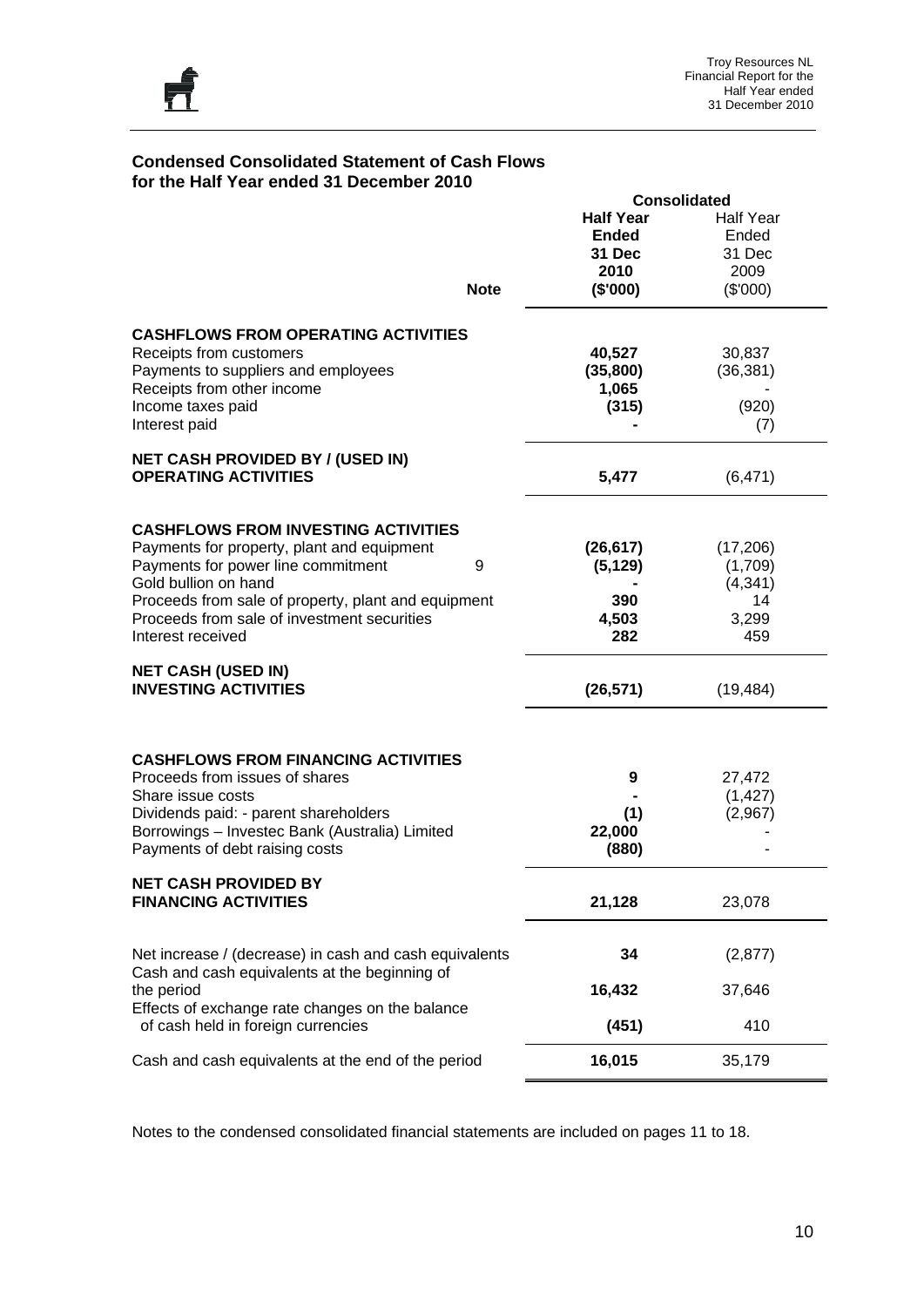Troy Resources NL Financial Report for the Half Year ended 31 December 2010

#### **TROY RESOURCES NL AND CONTROLLED ENTITIES Notes to the Condensed Consolidated Financial Statements for the Half Year ended 31 December 2010**

#### **1. Significant accounting policies**

#### **Statement of compliance**

The Half Year financial report is a general purpose financial report prepared in accordance with the *Corporations Act 2001* and AASB 134 'Interim Financial Reporting'. Compliance with AASB 134 ensures compliance with International Financial Reporting Standard IAS 34 'Interim Financial Reporting'. The Half Year report does not include notes of the type normally included in an annual financial report and should be read in conjunction with the most recent annual financial report.

#### **Basis of preparation**

The condensed consolidated financial statements have been prepared on the basis of historical cost, except for the revaluation of certain non-current assets and financial instruments. Cost is based on the fair values of the consideration given in exchange for assets. All amounts are presented in Australian dollars, unless otherwise noted.

The accounting policies and methods of computation adopted in the preparation of the halfyear financial report are consistent with those adopted and disclosed in the company's 2010 annual financial report for the financial year ended 30 June 2010, except for the impact of the Standards and Interpretations described below. These accounting policies are consistent with Australian Accounting Standards and with International Financial Reporting Standards.

The Group has adopted all of the new and revised Standards and Interpretations issued by the Australian Accounting Standards Board (the AASB) that are relevant to their operations and effective for the current reporting period. New and revised Standards and amendments thereof and Interpretations effective for the current reporting period that are relevant to the Group include:

• Amendments to AASB 5, 8, 101, 107, 117, 118, 136 and 139 as a consequence of AASB 2009-5 *Further Amendments to Australian Accounting Standards arising from the Annual Improvements Project* 

AASB 2009-5 Introduces amendments into Accounting Standards that are equivalent to those made by the IASB under its program of annual improvements to its standards. A number of the amendments are largely technical, clarifying particular terms, or eliminating unintended consequences. Other changes are more substantial, such as the current/noncurrent classification of convertible instruments, the classification of expenditures on unrecognised assets in the statement of cash flows and the classification of leases of land and buildings.

The adoption of these amendments has not resulted in any changes to the Group's accounting policies and have no affect on the amounts reported for the current or prior periods.

#### **2. Segment Information**

AASB 8 requires operating segments to be identified on the basis of internal reports about components of the consolidated entity that are regularly reviewed by the chief operating decision maker in order to allocate resources to the segment and to assess its performance.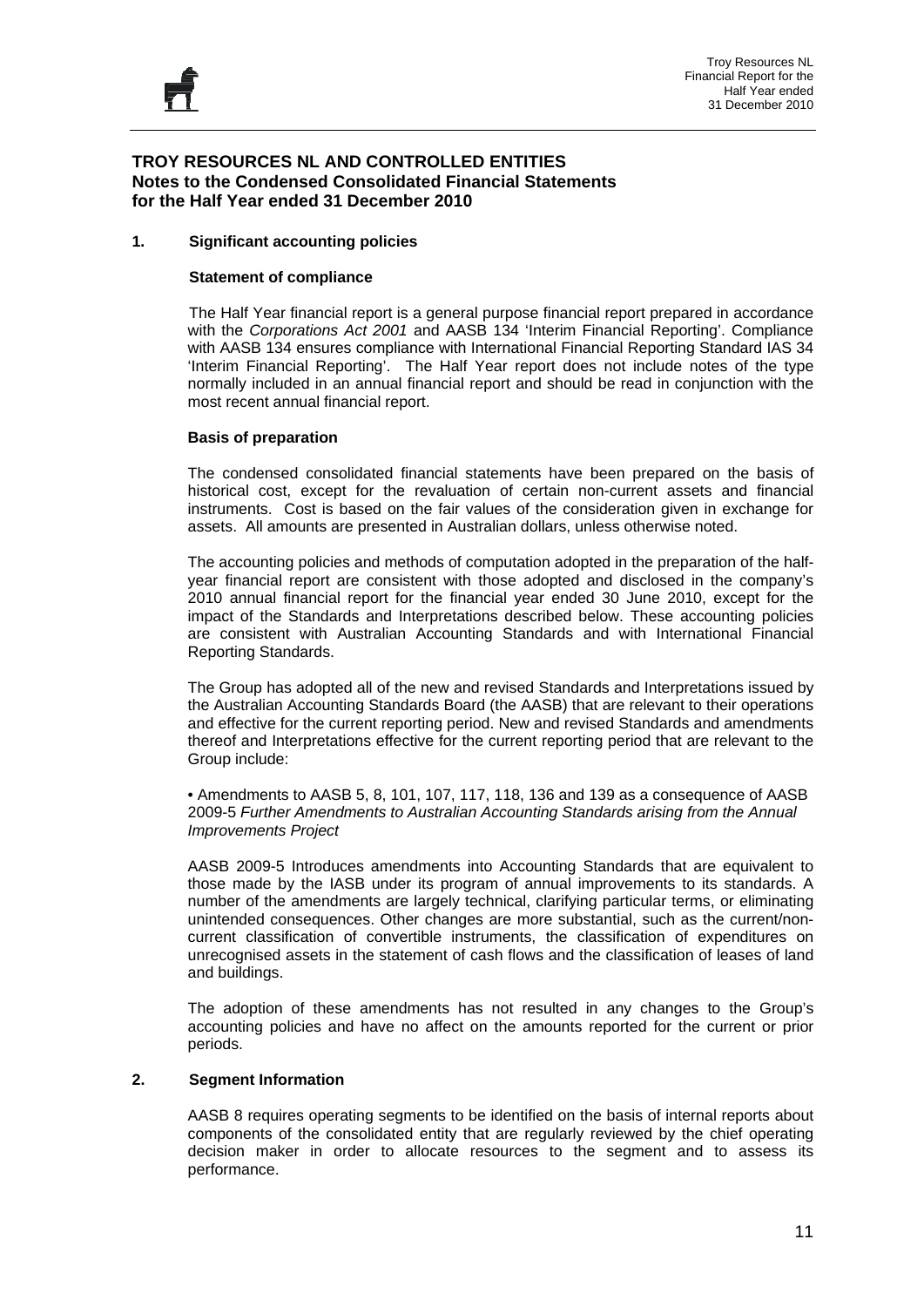#### **2. Segment Information (continued)**

The following is an analysis of the consolidated entity's revenue and results by reportable operating segment for the periods under review:

|                              | <b>Revenue</b> |                        | <b>Segment Profit</b> |                        |  |
|------------------------------|----------------|------------------------|-----------------------|------------------------|--|
|                              |                | <b>Half Year Ended</b> |                       | <b>Half Year Ended</b> |  |
|                              | 31 Dec<br>2010 | 31 Dec<br>2009         | <b>31 Dec</b><br>2010 | 31 Dec<br>2009         |  |
|                              | \$'000         | \$'000                 | \$'000                | \$'000                 |  |
| <b>Producing operations:</b> |                |                        |                       |                        |  |
| Australia                    | 8,622          | 18,860                 | 2,898                 | 1,530                  |  |
| <b>Brazil</b>                | 30,154         | 10,943                 | 7,011                 | (1, 340)               |  |
| Argentina                    |                |                        | (938)                 | (729)                  |  |
| <b>Total</b>                 | 38,776         | 29,803                 | 8,971                 | (539)                  |  |
| <b>Exploration:</b>          |                |                        |                       |                        |  |
| Australia and other          |                |                        | (250)                 | (2,549)                |  |
| <b>Brazil</b>                |                |                        | (562)                 | (681)                  |  |
| Argentina                    |                |                        | (1,700)               | (474)                  |  |
| <b>Total</b>                 |                |                        | (2, 512)              | (3,704)                |  |
|                              |                |                        |                       |                        |  |
| <b>Total Segments</b>        |                |                        | 6,459                 | (4, 243)               |  |
| Other income                 |                |                        | 5,554                 | 3,774                  |  |
| Administration               |                |                        | (3, 504)              | (4,993)                |  |
| Corporate - other expenses   |                |                        | (394)                 | (328)                  |  |
| Care & maintenance expenses  |                |                        | (372)                 |                        |  |
| Finance costs                |                |                        | (1, 266)              | (7)                    |  |
| Profit / (Loss) before tax   |                |                        | 6,477                 | (5,797)                |  |

The revenue reported above represents revenue generated from external customers. There were no intersegment sales during the period.

Segment profit represents the profit earned by each segment without the allocation of central administration costs and directors' salaries, interest income, profit on the sale of shares, gains on sale of exploration tenements, expenses in relation to corporate facilities, and tax expense. This is the measure reported to the chief operating decision maker for the purpose of resource allocation and assessment of segment performance.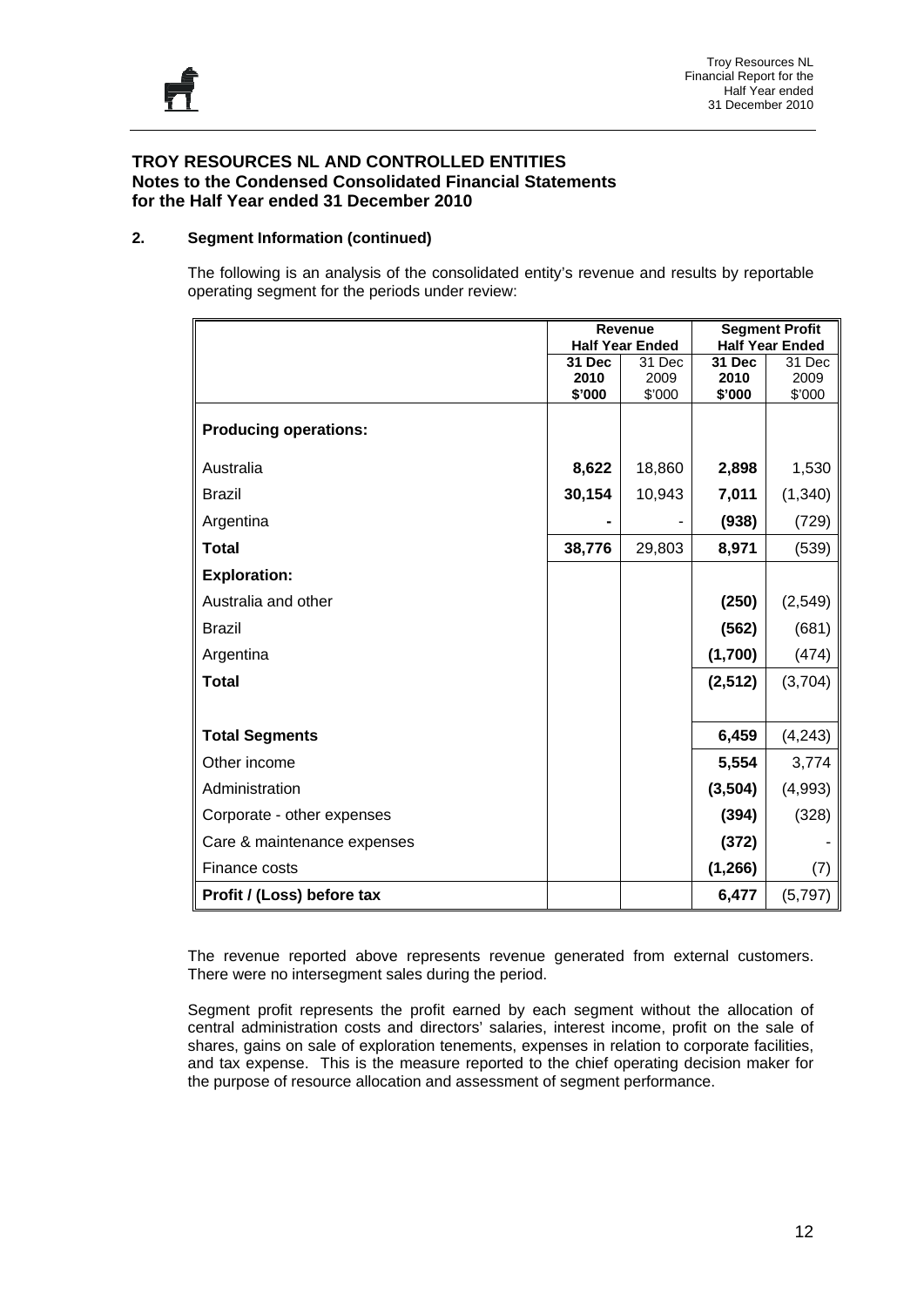#### **2. Segment Information (continued)**

The following is an Analysis of the consolidated entity's assets by reportable segment:

|                                |                          | <b>Consolidated</b><br><b>Half Year ended</b> |
|--------------------------------|--------------------------|-----------------------------------------------|
| <b>Total Assets</b>            | 31 Dec<br>2010<br>\$'000 | 30 June<br>2010<br>\$'000                     |
| <b>Producing operations:</b>   |                          |                                               |
| Australia                      | 533                      | 3,137                                         |
| <b>Brazil</b>                  | 47,313                   | 57,753                                        |
| Argentina                      | 84,940                   | 69,171                                        |
| Exploration                    |                          |                                               |
| <b>Total segment assets:</b>   | 132,786                  | 130,061                                       |
| Cash and cash equivalents      | 16,015                   | 16,432                                        |
| Income tax assets              | 305                      | 322                                           |
| Investments in listed entities |                          | 2,741                                         |
| <b>Other Assets</b>            | 1,032                    | 1,203                                         |
| <b>Total Assets</b>            | 150,138                  | 150,759                                       |

Unallocated assets includes various corporate assets including cash held at a corporate level that has not been allocated to the underlying segments.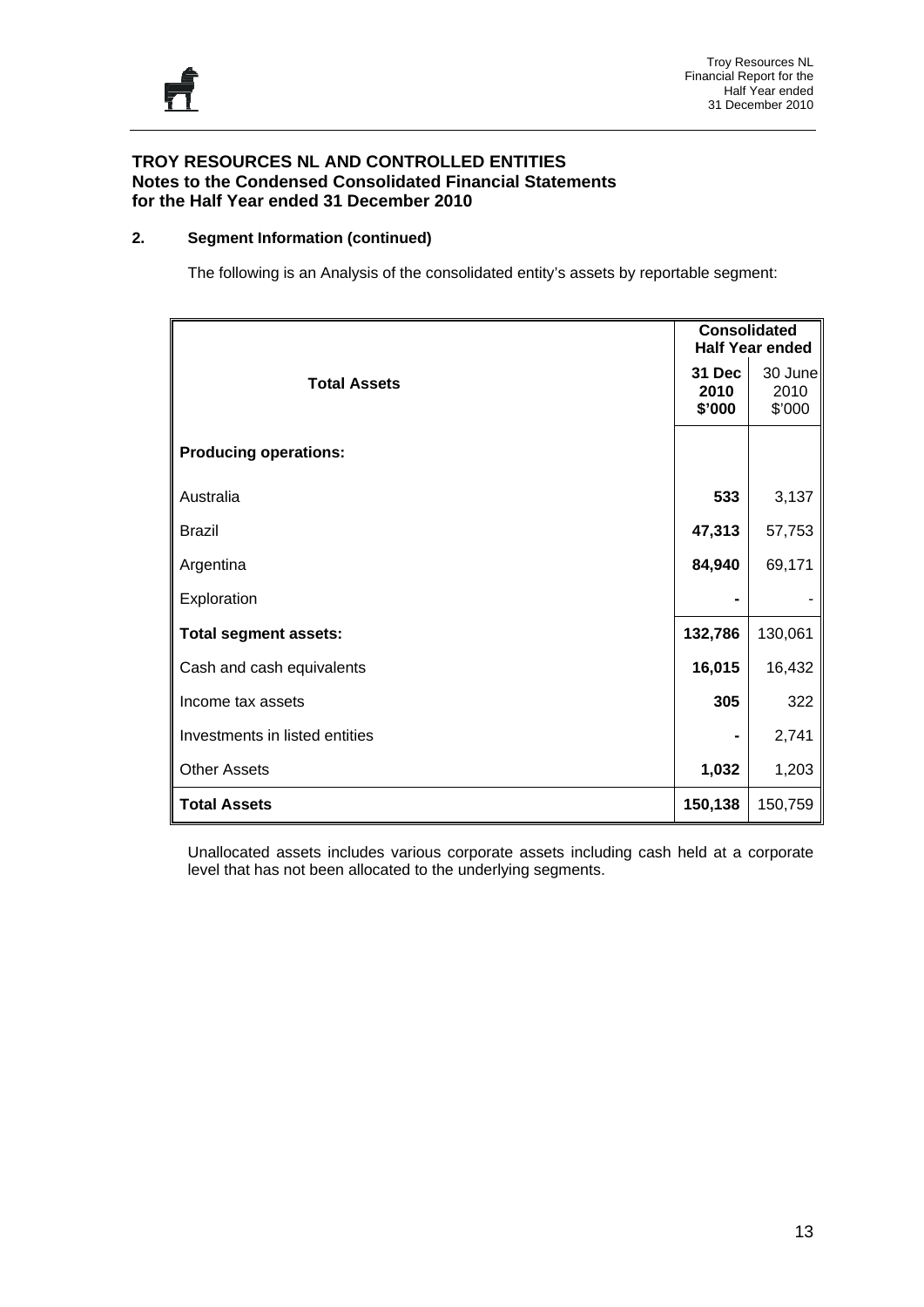#### **2. Segment Information (continued)**

|                                       | <b>Consolidated</b>      | <b>Half Year ended</b>    |
|---------------------------------------|--------------------------|---------------------------|
| <b>Total Liabilities</b>              | 31 Dec<br>2010<br>\$'000 | 30 June<br>2010<br>\$'000 |
| <b>Producing operations:</b>          |                          |                           |
| Australia                             | 2,388                    | 5,490                     |
| <b>Brazil</b>                         | 3,634                    | 3,882                     |
| Argentina                             | 3,909                    | 2,383                     |
| Exploration                           |                          |                           |
| <b>Total segment liabilities:</b>     | 9,931                    | 11,755                    |
| Income tax liabilities                | 5,692                    | 6,088                     |
| Deferred consideration on acquisition | 1,968                    | 2,334                     |
| Borrowings                            | 23,711                   | 1,308                     |
| Other liabilities                     | 822                      | 88                        |
| <b>Total Liabilities</b>              | 42,124                   | 21,573                    |

 Unallocated liabilities include tax liabilities, deferred consideration and consolidated entity borrowings not specifically allocated to any one underlying segment.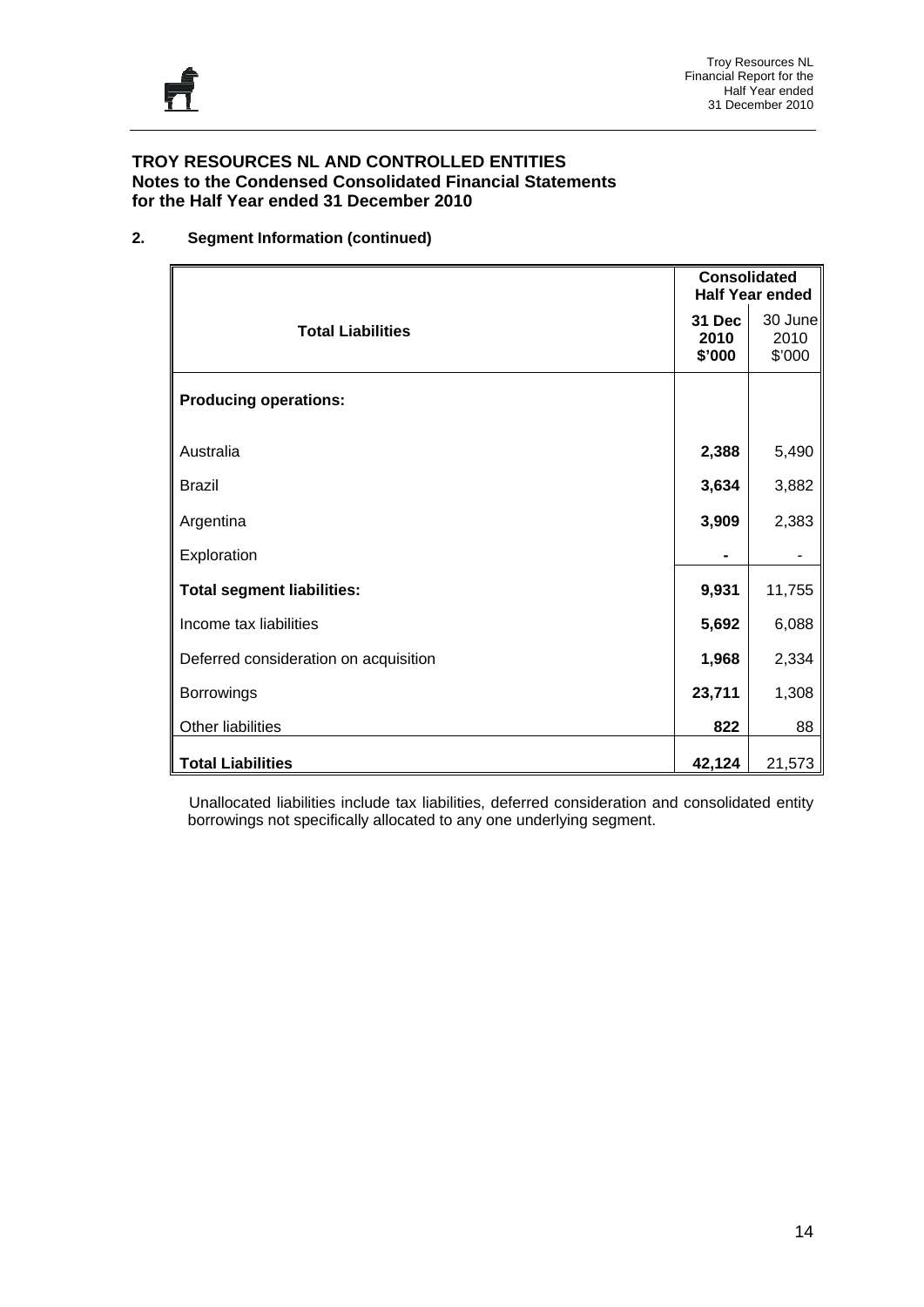#### **3. Revenue**

|                                           | <b>Consolidated</b><br><b>Half Year ended</b> |                            |  |
|-------------------------------------------|-----------------------------------------------|----------------------------|--|
|                                           | 31 Dec<br>2010<br>(\$'000)                    | 31 Dec<br>2009<br>(\$'000) |  |
| Gold sales                                | 38,776                                        | 29,803                     |  |
| Other Income                              |                                               |                            |  |
| Interest received                         | 282                                           | 459                        |  |
| Profit on sale of shares (refer note (a)) | 4,207                                         | 3,092                      |  |
| Iron ore license fee                      | 1,018                                         |                            |  |
| Net foreign exchange gains                |                                               | 195                        |  |
| Other                                     | 47                                            | 28                         |  |
|                                           | 5,554                                         | 3,774                      |  |

#### Note (a)

During the period ended 31 December 2010, the Company sold a total of 1,923,076 Volta Resources Inc. (TSX: VTR) Shares. Proceeds received for the shares totalled \$4,503,000 generating an accounting profit for the half year of \$4,207,000.

During the period ended 31 December 2009, the Company sold a total of 4,247,768 Alchemy Resources Limited (ASX: ALY) Shares. Proceeds received for the shares totalled \$3,299,000, generating an accounting profit for the half year of \$3,092,000.

#### **4. Expenses**

| <b>Exploration expenses</b><br>Finance costs                             | 2,512<br>1,266 | 3,704 |
|--------------------------------------------------------------------------|----------------|-------|
| Amortisation of mining properties<br>Depreciation of plant and equipment | 4,538          | 3,551 |
| - Cost of sales                                                          | 4,586          | 2,768 |
| - Administration expenses                                                | 125            | 356   |
|                                                                          | 4,711          | 3,124 |
| Government royalties                                                     | 737            | 633   |
| Sandstone care & maintenance                                             | 372            |       |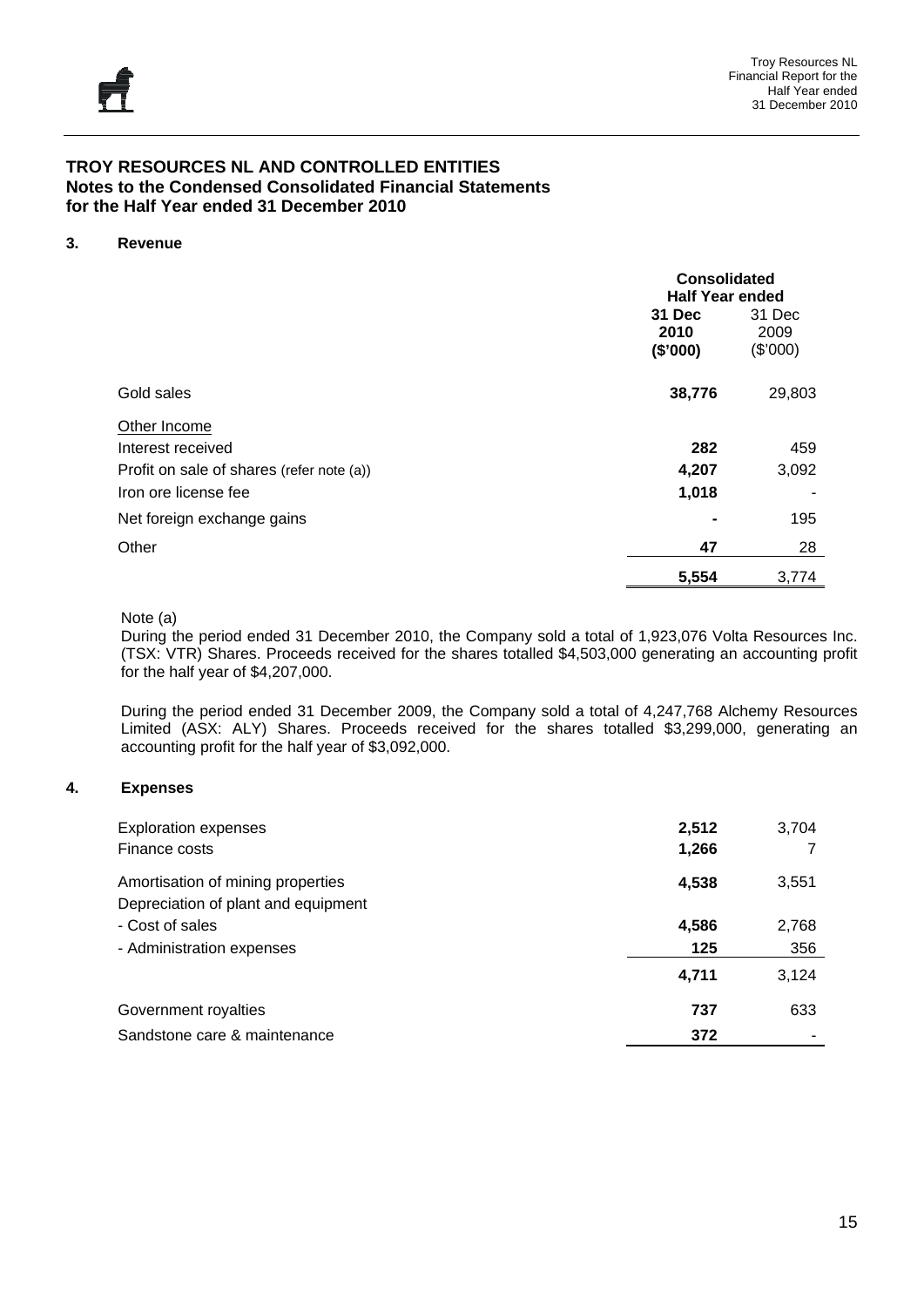**5. Dividends** 

#### **TROY RESOURCES NL AND CONTROLLED ENTITIES Notes to the Condensed Consolidated Financial Statements for the Half Year ended 31 December 2010**

#### **4. Expenses (Continued)**

|                                                         | <b>Consolidated</b><br><b>Half Year ended</b> |                            |  |
|---------------------------------------------------------|-----------------------------------------------|----------------------------|--|
|                                                         | 31 Dec<br>2010<br>(\$'000)                    | 31 Dec<br>2009<br>(\$'000) |  |
| Administration expenses                                 |                                               |                            |  |
| Head office and expatriate wages & salaries             | 1,685                                         | 1,641                      |  |
| Directors fees                                          | 236                                           | 300                        |  |
| Regional administration Argentina – development project | 938                                           | 729                        |  |
| Other Brazil administration                             | 157                                           | 155                        |  |
| Mongolia administration                                 |                                               | 141                        |  |
| Extraordinary general meeting settlement                |                                               | 669                        |  |
| Depreciation – furniture and equipment                  | 125                                           | 356                        |  |
| Other Head office administration (i)                    | 1,301                                         | 1,731                      |  |
|                                                         | 4,442                                         | 5,722                      |  |

(i) Includes listing fees, shareholder costs, audit fees, taxation consultants, office rents, insurance, travel, conferences and other head office administration expenditure.

| <b>Corporate Expenses</b>                                                       |     |       |
|---------------------------------------------------------------------------------|-----|-------|
| Share based payments                                                            | 230 | 290   |
| Loss on sale of plant & equipment                                               | 31  | 2     |
| Diminution in value of hedging                                                  |     | 36    |
| Net foreign exchange losses                                                     | 133 |       |
|                                                                                 | 394 | 328   |
| <b>Dividends</b>                                                                |     |       |
| Dividends provided for:                                                         |     |       |
| Final Dividend of 4.0 cents per share<br>fully franked paid on 4 September 2009 |     | 2,996 |
|                                                                                 |     |       |

**-** 2,996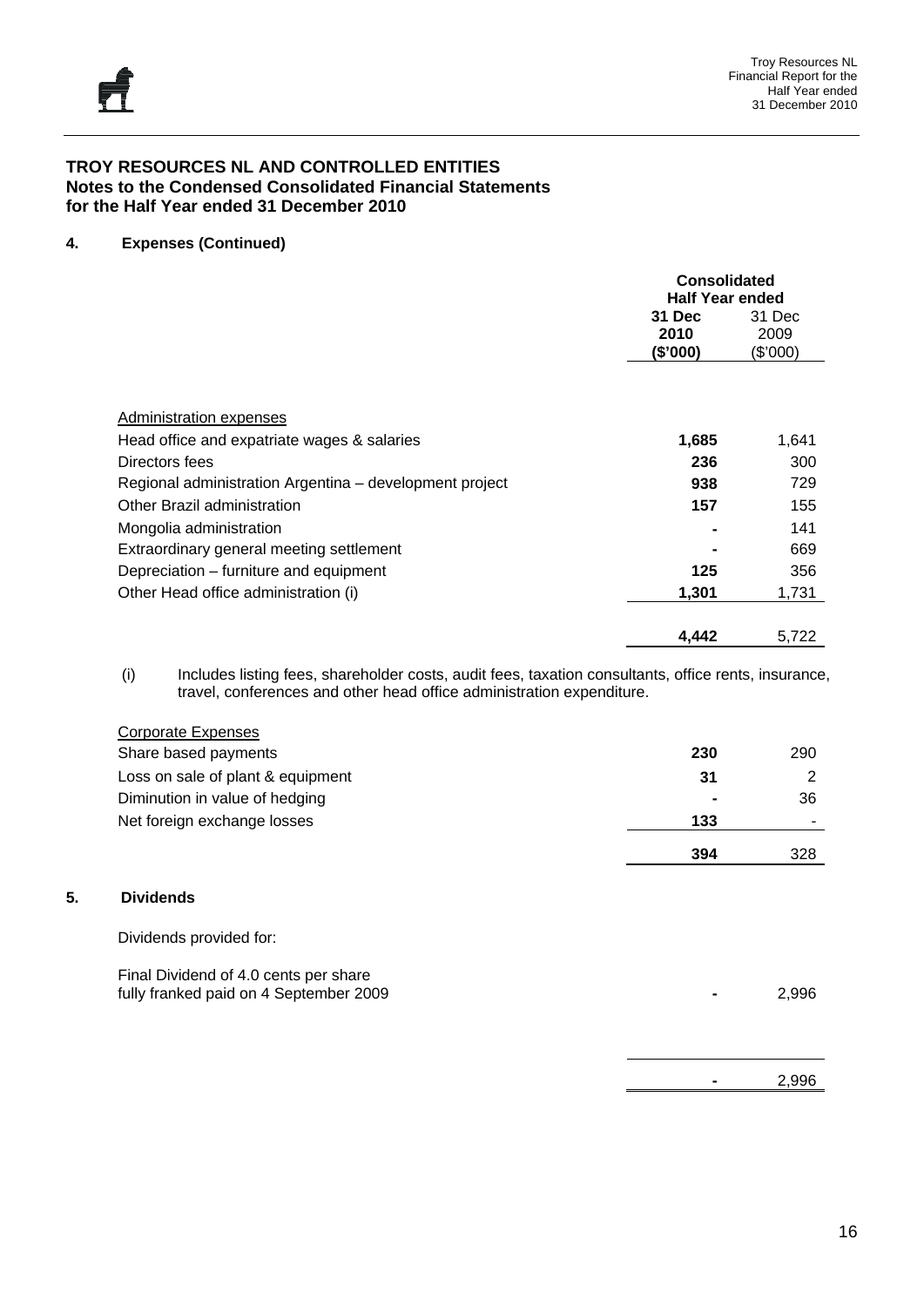#### **6. Equity Securities Issued**

|                                              | <b>Half Year ended</b> |               |   | <b>Half Year ended</b> |          |
|----------------------------------------------|------------------------|---------------|---|------------------------|----------|
|                                              | 31 Dec                 | 31 Dec        |   | 31 Dec                 | 31 Dec   |
|                                              | 2010                   | 2009          |   | 2010                   | 2009     |
|                                              | <b>Shares</b>          | <b>Shares</b> |   |                        |          |
|                                              | ('000)                 | ('000)        |   | ('000)                 | ('000'   |
| Issues of ordinary shares during the Period: |                        |               |   |                        |          |
| Exercise of options                          | 4                      | 11            |   | 11                     | 14       |
| Conversion of partly paid shares             |                        | 4,858         | # | $\blacksquare$         | 1,943    |
| Rights issue                                 | $\blacksquare$         | 12,450        |   | $\blacksquare$         | 24,900   |
| Placement                                    | $\blacksquare$         | 300           |   | $\blacksquare$         | 599      |
| Share issue costs                            |                        |               |   | ۰                      | (1, 468) |
|                                              | 4                      | 17,619        |   | 11                     | 25,988   |

# Reduction in equivalent number of partly paid shares.

#### **7. Borrowings**

|                             |          | <b>Consolidated</b><br><b>Half Year ended</b> |  |  |
|-----------------------------|----------|-----------------------------------------------|--|--|
|                             | 31 Dec   | 30 Jun                                        |  |  |
|                             | 2010     | 2010                                          |  |  |
| Secured – at amortised cost | (\$'000) | (\$'000)                                      |  |  |
| Borrowings - (Current)      | 6,799    | ۰                                             |  |  |
| Borrowings - (Non-current)  | 16,912   | 1,308                                         |  |  |
| Debt facility (i)           | 23,711   | 1,308                                         |  |  |

(i) As at 30 June 2010 the consolidated entity had entered into a \$25 million revolving corporate debt facility agreement with Investec Bank (Australia) Limited. As at 31 December 10 this \$25 million facility had been fully drawn down (30 June 2010: \$3 million). The facility has a three-year term and the first 25% is repayable by 30 September 2011. The Group holds no other external finance facilities with any other parties.

*Refer to Note 10 for details of Troy's increase to the above debt facility during January 2011.*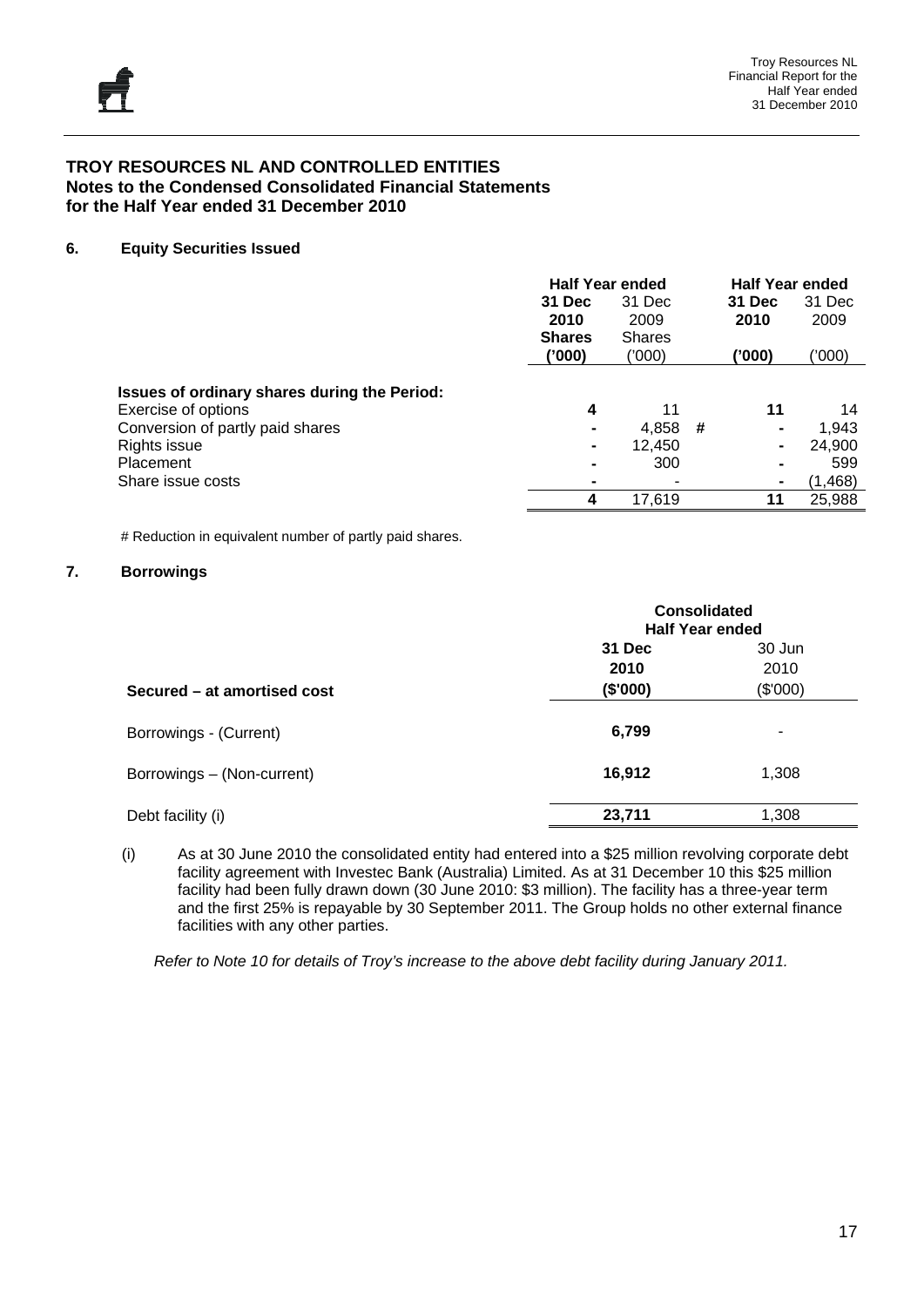#### **8. Contingent Liabilities**

- (a) Bank Guarantees (Company cash backed) provided by financial institutions given to various State Departments of Mines and Energy and joint venture partners total \$2,663,125 (June 2010: \$2,663,125). These are security amounts against breach of environmental conditions and are not expected to be exercised in the normal course of business; and
- (b) General sureties given to various State Departments of Mines and Energy total \$175,000 (June 2010: \$175,000). These are security amounts against breach of environmental conditions and are not expected to be exercised in the normal course of business.

#### **9. Commitments for Expenditure**

#### **(i) Capital Commitments**

Capital expenditure commitments contracted for as at the reporting date:

|                                                | <b>Consolidated</b><br><b>Half Year ended</b> |                  |  |
|------------------------------------------------|-----------------------------------------------|------------------|--|
|                                                | 31 Dec                                        | 31 Dec           |  |
|                                                | 2010<br>(\$'000)                              | 2009<br>(\$'000) |  |
| Not longer than 1 year                         | 1,019                                         | 5,362            |  |
| Longer than 1 year and not longer than 5 years | $\blacksquare$                                | ۰                |  |
| Longer than 5 years                            | $\blacksquare$                                | ۰                |  |
| Includes: Joint venture commitments            |                                               | -                |  |

#### **(ii) Contractual Commitment – Power Line Contribution**

The Group acquired as part of the Casposo Gold Silver development project contractual commitments to contribute US\$14.5 million less US\$0.7 million paid previously by Intrepid Mines for the upgrade of and construction of new power lines in San Juan province Argentina. Troy paid US\$2.5 million in the previous year and US\$4.8 million (A\$5.1 million) in this current half year with the remaining US\$6.5 million due to be paid during the next 3 years. The table below reflects these commitments in Australian dollar equivalents, as at 31 December 2010, including local costs.

| Not longer than 1 year                         | 1.921 | 6.522                    |
|------------------------------------------------|-------|--------------------------|
| Longer than 1 year and not longer than 5 years | 4.797 | 6.639                    |
| Longer than 5 years                            |       | $\overline{\phantom{a}}$ |

#### **10. Subsequent Events**

During January 2011 the Company entered into an Amending Agreement with Investec Bank (Australia) Limited to increase the existing debt facility by A\$10.0m to A\$35.0m in total.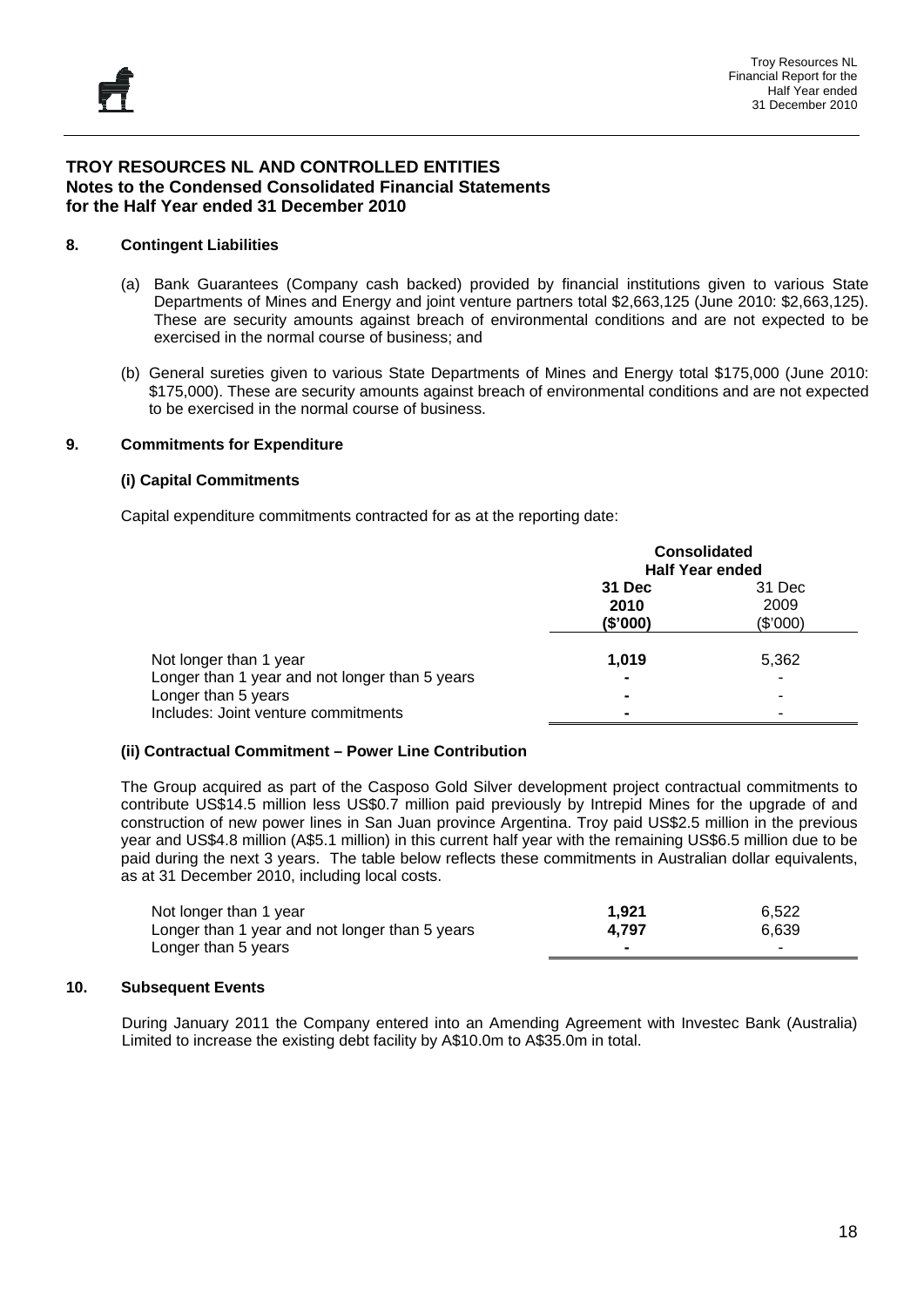#### **DIRECTORS' DECLARATION**

The Directors declare that:

- (a) ) the attached financial statements and notes thereto comply with accounting standards;
- (b) ) the attached financial statements and notes thereto give a true and fair view of the financial position and performance of the Consolidated Entity;
- (c) ) in the Directors' opinion, the attached financial statements and notes thereto are in accordance with the Corporations Act 2001; and
- (d) ) in the Directors' opinion, there are reasonable grounds to believe that the Company will be able to pay its debts as and when they become due and payable.

# Signed in accordance with a resolution of the Directors made pursuant to s.303(5) of the Corporations Act **20 01. DIRECTOR**<br>
cial statements and notes<br>
e Consolidated Entity;<br>
ppinion, the attached finar<br>
e 2001; and<br>
pinion, there are reasonal<br>
in they become due and pa<br> **ith a resolution of the D**<br>
s

#### **On n behalf of t he Directors**

 $\alpha$ 

**Mr r David R Di x**  Ch hairman of D irectors

Perth, Western Australia Date: 28 February 2011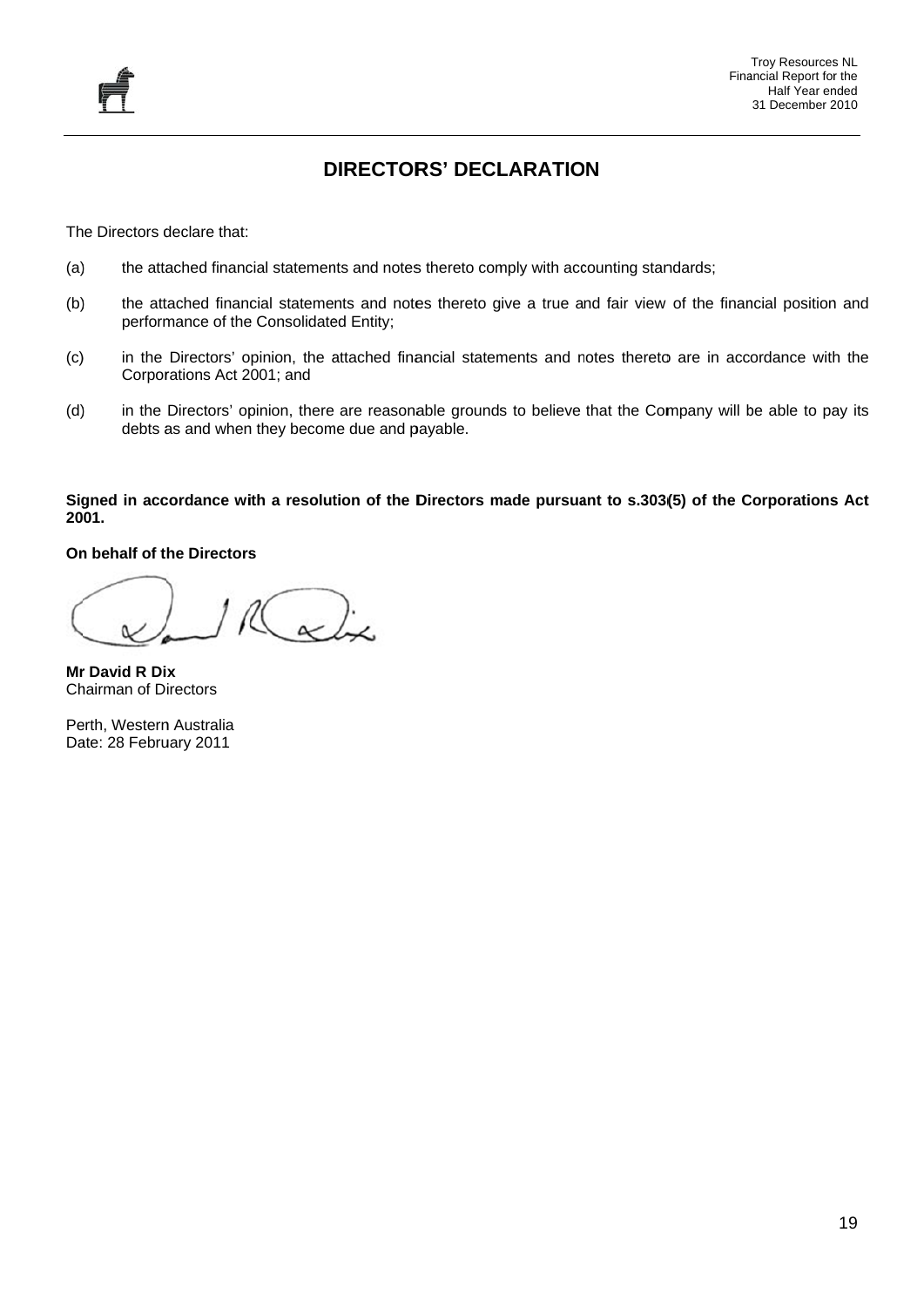# Deloitte.

Deloitte Touche Tohmatsu ABN 74 490 121 060

Woodside Plaza Level 14 240 St Georges Terrace Perth WA 6000 GPO Box A46 Perth WA 6837 Australia

DX 206 Tel: +61 (0) 8 9365 7000 Fax: +61 (0) 8 9365 7001 www.deloitte.com.au

## **Independent Auditor's Review Report to the members of Troy Resources NL**

We have reviewed the accompanying half-year financial report of Troy Resources NL, which comprises the condensed statement of financial position as at 31 December 2010, and the condensed income statement, the condensed statement of comprehensive income, the condensed statement of cash flows and the condensed statement of changes in equity for the half-year ended on that date, selected explanatory notes and, the directors' declaration of the consolidated entity comprising the company and the entities it controlled at the end of the half-year or from time to time during the half-year as set out on pages 6 to 19.

#### *Directors' Responsibility for the Half-Year Financial Report*

The directors of the company are responsible for the preparation of the half-year financial report that gives a true and fair view in accordance with Australian Accounting Standards and the *Corporations Act 2001* and for such internal control as the directors determine is necessary to enable the preparation of the half-year financial report that is free from material misstatement, whether due to fraud or error.

#### *Auditor's Responsibility*

Our responsibility is to express a conclusion on the half-year financial report based on our review. We conducted our review in accordance with Auditing Standard on Review Engagements ASRE 2410 *Review of a Financial Report Performed by the Independent Auditor of the Entity*, in order to state whether, on the basis of the procedures described, we have become aware of any matter that makes us believe that the half-year financial report is not in accordance with the *Corporations Act 2001* including: giving a true and fair view of the consolidated entity's financial position as at 31 December 2010 and its performance for the half-year ended on that date; and complying with Accounting Standard AASB 134 *Interim Financial Reporting* and the *Corporations Regulations 2001*. As the auditor of Troy Resources NL, ASRE 2410 requires that we comply with the ethical requirements relevant to the audit of the annual financial report.

A review of a half-year financial report consists of making enquiries, primarily of persons responsible for financial and accounting matters, and applying analytical and other review procedures. A review is substantially less in scope than an audit conducted in accordance with Australian Auditing Standards and consequently does not enable us to obtain assurance that we would become aware of all significant matters that might be identified in an audit. Accordingly, we do not express an audit opinion.

Liability limited by a scheme approved under Professional Standards Legislation.